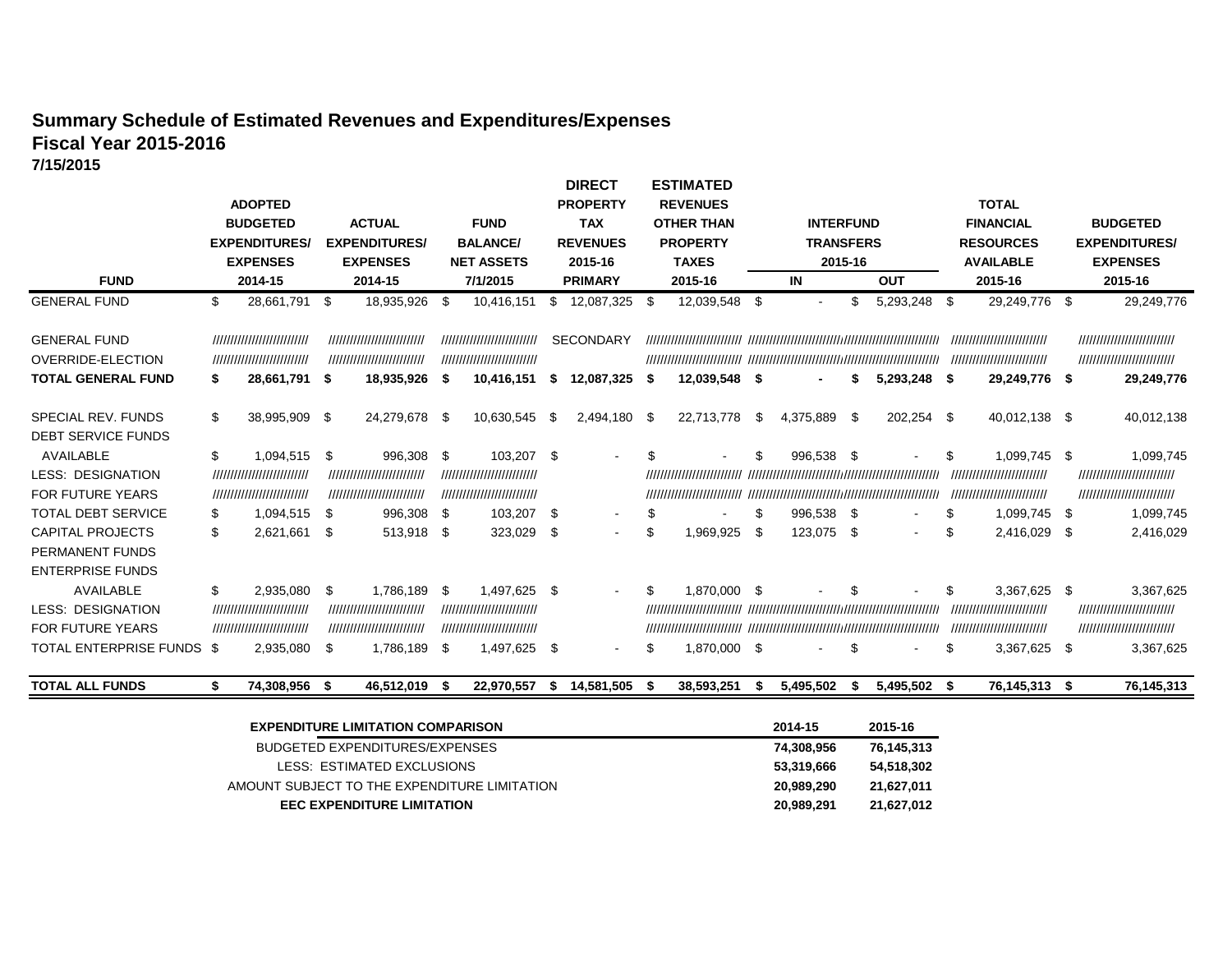# **SANTA CRUZ COUNTY Summary of Tax Levy and Tax Rate Information Fiscal Year 2015-2016**

|                                                                                                                                                                                                 | 2014-2015<br><b>FISCAL YEAR</b> |                         | 2015-2016<br><b>FISCAL YEAR</b> |
|-------------------------------------------------------------------------------------------------------------------------------------------------------------------------------------------------|---------------------------------|-------------------------|---------------------------------|
| 1. Maximum allowable primary property tax levy calcula \$<br>in accordance with A.R.S. §42-17051(A).                                                                                            |                                 | 13,424,848              | \$<br>14,137,922                |
| 2. Amount received from primary property taxation<br>in the 2013-14 fiscal year in excess of the sum<br>of that year's maximum allowable primary<br>property tax levy. A.R.S. §42-17102(A)(18). |                                 |                         |                                 |
| 3. Property tax levy amount                                                                                                                                                                     |                                 |                         |                                 |
| A. Primary property taxes                                                                                                                                                                       | \$                              | 11,707,247              | \$<br>12,087,325                |
| <b>B.</b> Secondary property taxes<br><b>General Fund-Override Election</b><br><b>Flood Control</b><br><b>Fire District</b><br><b>Debt Service Fund</b>                                         | $\mathfrak{L}$                  | 2,148,836 \$<br>323,844 | 2,176,809<br>317,371            |
| <b>Total secondary property taxes</b>                                                                                                                                                           | \$                              | 2,472,680               | \$<br>2,494,180                 |
| C. Total property tax levy amounts                                                                                                                                                              | \$                              | 14,179,927              | \$<br>14,581,505                |

### **4. Property taxes collected**

**A. Primary property taxes**

| (1) 2014-15 year's levy                  | \$ | 10,843,079 |
|------------------------------------------|----|------------|
| (2) Prior years' levies                  |    | 577,603    |
| (3) Total primary property taxes         | S  | 11,420,682 |
| <b>B.</b> Secondary property taxes       |    |            |
| (1) 2014-15 year's levy                  | \$ | 2,394,759  |
| (2) Prior years' levies                  |    | 17,481     |
| (3) Total secondary property taxes       | S  | 2,412,240  |
| <b>C. Total Property Taxes Collected</b> | \$ | 13,832,922 |

| 2014-15            | 2015-16            |
|--------------------|--------------------|
| <b>FISCAL YEAR</b> | <b>FISCAL YEAR</b> |

# **5. Property tax rates**

**A. County tax rate**

| (1) Primary property tax rate                                                   | 3.6471 | 3.8086 |
|---------------------------------------------------------------------------------|--------|--------|
| (2) Secondary property tax rates                                                |        |        |
| <b>General Fund - Override Election</b>                                         |        |        |
| <b>Flood Control</b>                                                            | 0.7294 | 0.7617 |
| <b>Fire District</b>                                                            | 0.1000 | 0.1000 |
| Debt Service                                                                    | 0.0000 | 0.0000 |
| <b>Total secondary tax rates</b>                                                | 0.8294 | 0.8617 |
| (3) Total county tax rate                                                       | 4.4765 | 4.6703 |
| <b>B.</b> Special assessment district tax rates<br>Secondary property tax rates | 0.0000 | 0.0000 |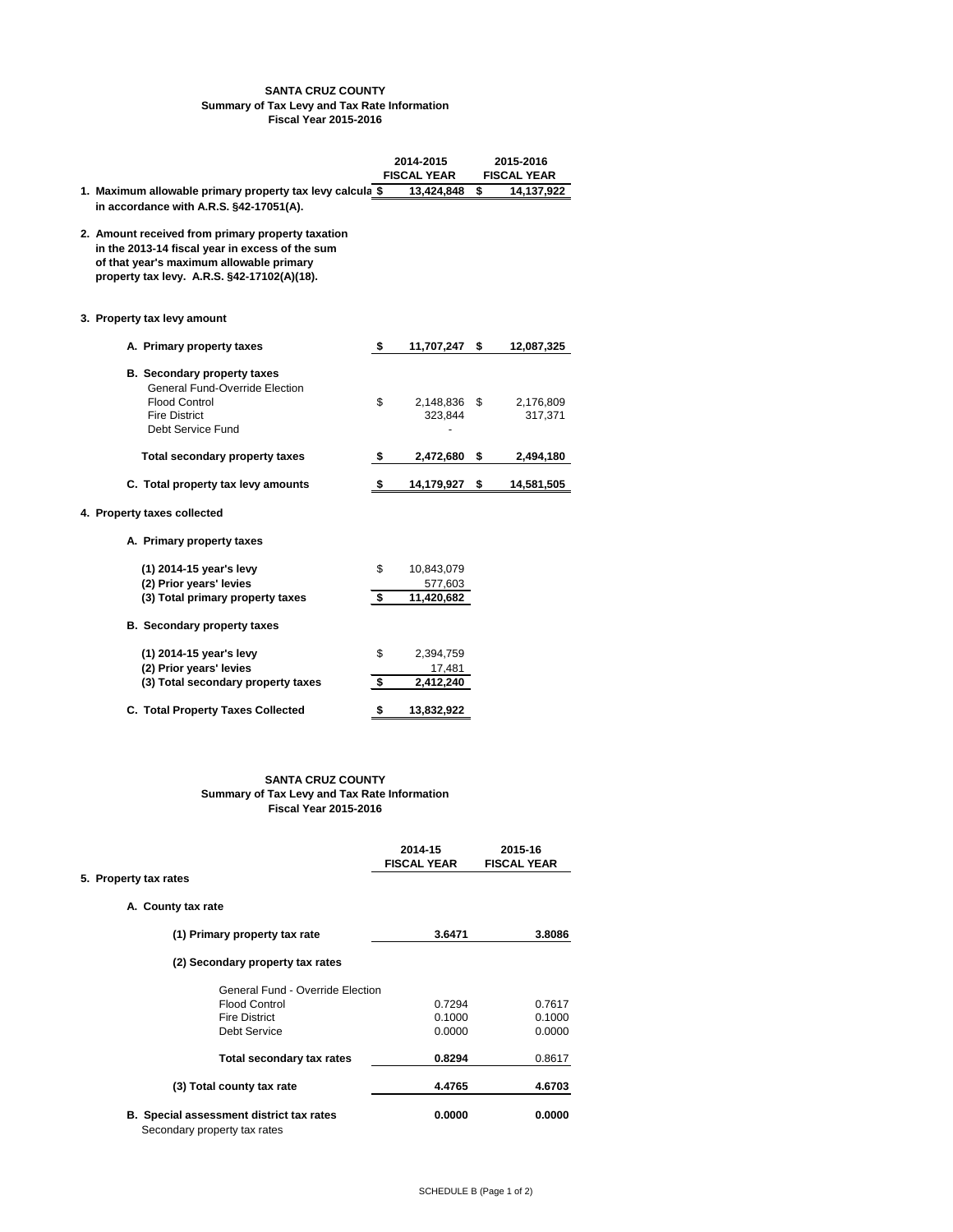|                                                             | <b>SOURCE OF REVENUES</b>                                                                                                                                                                                                                                             | <b>ESTIMATED</b><br><b>REVENUES</b><br>2014-15                                 | <b>ACTUAL</b><br><b>REVENUES</b><br>2014-15 |                                                                                  |                            | <b>ESTIMATED</b><br><b>REVENUES</b><br>2015-16                                 |  |  |
|-------------------------------------------------------------|-----------------------------------------------------------------------------------------------------------------------------------------------------------------------------------------------------------------------------------------------------------------------|--------------------------------------------------------------------------------|---------------------------------------------|----------------------------------------------------------------------------------|----------------------------|--------------------------------------------------------------------------------|--|--|
| <b>GENERAL FUND:</b>                                        |                                                                                                                                                                                                                                                                       |                                                                                |                                             |                                                                                  |                            |                                                                                |  |  |
|                                                             | <b>TAXES:</b>                                                                                                                                                                                                                                                         |                                                                                |                                             |                                                                                  |                            |                                                                                |  |  |
| 4141/4142                                                   | DELINQUENT TAX INTEREST                                                                                                                                                                                                                                               | \$                                                                             | \$                                          | 577,084                                                                          | \$                         |                                                                                |  |  |
| X100-63-4500                                                | <b>LICENSE AND PERMITS:</b><br><b>BUILDING PERMITS</b>                                                                                                                                                                                                                | 251,000                                                                        |                                             | 361,877                                                                          |                            | 360,000                                                                        |  |  |
| X100-4461<br>X100-04-4500                                   | <b>INTERGOVERNMENTAL:</b><br>X100-04-4130 AUTO LIEU TAX<br>X100-04-4430 FEDERAL PAYMENT LIEU TAXES<br>X100-04-4551 LOTTERY FUNDS<br>X100-04-4460 COUNTY 1/2 CENT TAX<br>SHARED REVENUE SALES TAX<br>SHARED REVENUE LIQUOR LICENSE<br>CITY/STATE/FEDERAL REIMBURSEMENT | 1,400,000<br>900,000<br>550,000<br>2,600,000<br>4,500,000<br>11,000<br>232,185 |                                             | 1,457,900<br>931,826<br>1,100,077<br>2,287,388<br>4,229,248<br>11,447<br>434,625 |                            | 1,500,000<br>875,000<br>550,038<br>2,500,000<br>4,600,000<br>11,000<br>292,214 |  |  |
|                                                             | <b>CHARGES FOR SERVICES:</b>                                                                                                                                                                                                                                          | 954,546                                                                        |                                             | 936,032                                                                          |                            | 904,296                                                                        |  |  |
| 4600/4619                                                   | <b>FINES AND FORFEITURES:</b>                                                                                                                                                                                                                                         | 446,500                                                                        |                                             | 531,627                                                                          |                            | 441,000                                                                        |  |  |
|                                                             | X100-04-4910 INTEREST ON INVESTMENTS:                                                                                                                                                                                                                                 | 25,000                                                                         |                                             | 8,430                                                                            |                            | 6,000                                                                          |  |  |
|                                                             | 4980/4985/4990 MISCELLANEOUS:                                                                                                                                                                                                                                         |                                                                                |                                             | 38,812                                                                           |                            |                                                                                |  |  |
|                                                             | <b>TOTAL GENERAL FUND</b>                                                                                                                                                                                                                                             | \$<br>11,870,231                                                               | \$                                          | 12,906,372                                                                       |                            | 12,039,548                                                                     |  |  |
| <b>SPECIAL REVENUE FUNDS:</b>                               |                                                                                                                                                                                                                                                                       |                                                                                |                                             |                                                                                  |                            |                                                                                |  |  |
| 105                                                         | <b>ROAD FUND</b>                                                                                                                                                                                                                                                      | \$<br>4,350,000                                                                | $\boldsymbol{\mathsf{S}}$                   | 4,560,147                                                                        | \$                         | 4,875,000                                                                      |  |  |
|                                                             | <b>TOTAL ROAD FUND</b>                                                                                                                                                                                                                                                | \$<br>4,350,000                                                                | \$                                          | 4,560,147                                                                        | \$                         | 4,875,000                                                                      |  |  |
| 370<br>377<br>379<br>381<br>383<br>386<br>600<br>601<br>602 | <b>HEALTH SERVICE FUND</b><br><b>BIO TERRORISM GRANT</b><br>T.B.<br><b>EBOLA AWARD</b><br><b>IMMUNIZATION PROGRAM</b><br>MEDICAL RESERVE CORP.<br><b>ANIMAL CONTROL</b><br>STERILIZATION ENFORCEMENT<br>OFFICER SAFETY EQUIPMENT - AC                                 | \$<br>120,000<br>197,490<br>12,000<br>276,804<br>10,000<br>500                 | \$                                          | 131,986<br>146,622<br>12,000<br>84,172<br>3,500<br>310,549<br>10,008<br>577      | $\boldsymbol{\mathsf{\$}}$ | 132,000<br>204,773<br>12,000<br>26,673<br>273,994<br>10,000<br>500             |  |  |
|                                                             | <b>TOTAL HEALTH SERVICES</b>                                                                                                                                                                                                                                          | \$<br>616,794                                                                  | \$                                          | 699,415 \$                                                                       |                            | 659,940                                                                        |  |  |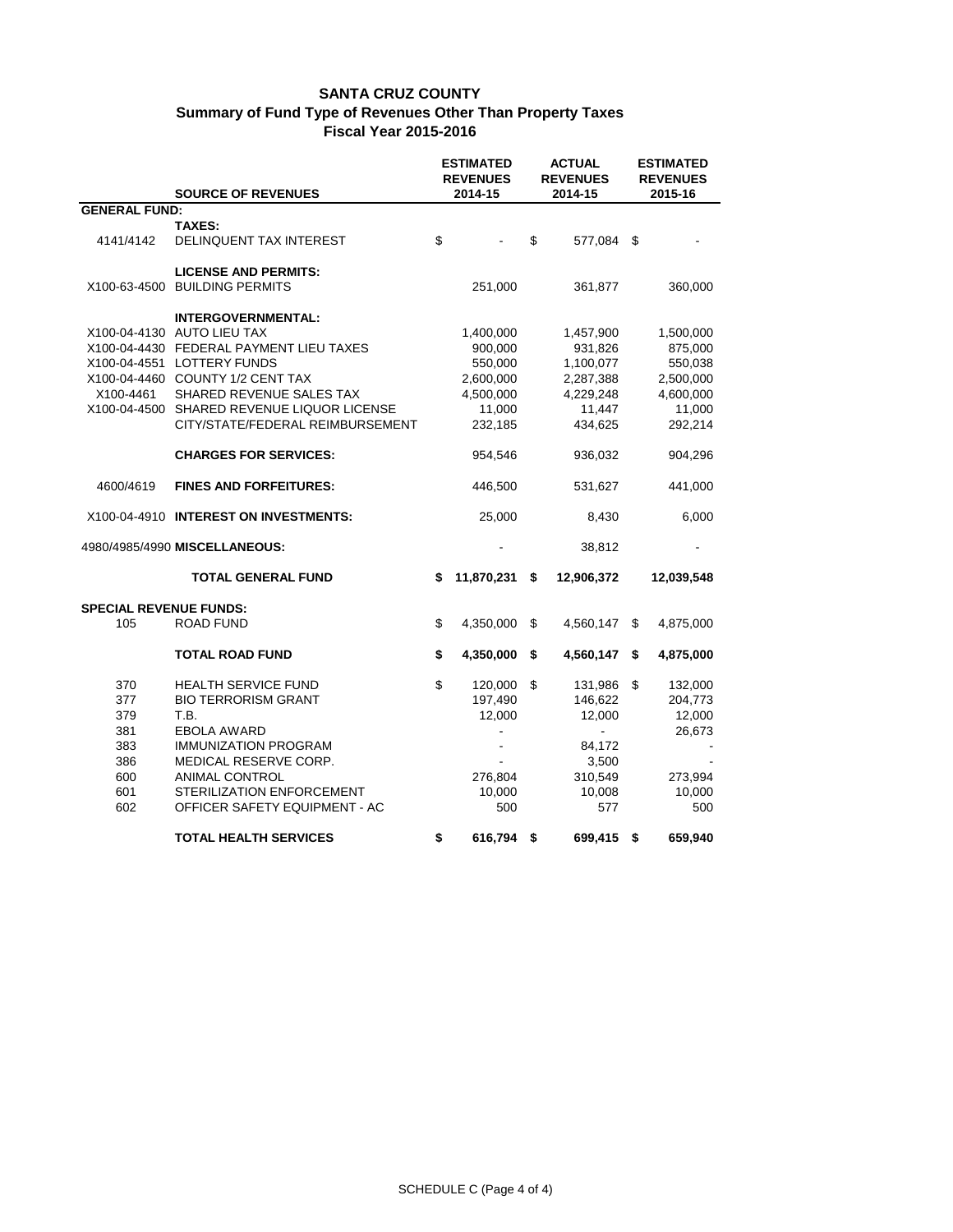| <b>SOURCE OF REVENUE</b> |                                       | <b>ESTIMATED</b><br><b>REVENUES</b> | <b>ACTUAL</b><br><b>REVENUES</b> | <b>ESTIMATED</b><br><b>REVENUES</b> |  |
|--------------------------|---------------------------------------|-------------------------------------|----------------------------------|-------------------------------------|--|
|                          |                                       | 2014-15                             | 2014-15                          | 2015-16                             |  |
|                          | <b>SPECIAL REVENUE FUNDS:</b>         |                                     |                                  |                                     |  |
| 106                      | <b>ADOT HOUSE BILL 2565</b>           | \$                                  | \$<br>$\mathbf{1}$               | \$                                  |  |
| 111                      | RECORDER RETRIEVAL CONVERSION         | 35,000                              | 30,979                           | 30,000                              |  |
| 112                      | <b>TAXPAYERS' INFORMATION</b>         | 8,000                               | 10,326                           | 9,000                               |  |
| 118                      | <b>HAVA BLOCK GRANT</b>               |                                     | $\overline{4}$                   |                                     |  |
| 120                      | OLD COURTHOUSE FUND                   |                                     |                                  |                                     |  |
| 125                      | PROSECUTION HIDTA                     | 231,222                             | 316,174                          | 279,046                             |  |
| 126                      | <b>ATTORNEY'S DIVERSION PROGRAM</b>   | 1,250                               | 3,634                            | 1,500                               |  |
| 127                      | <b>VICTIM RIGHTS NOTIFICATION</b>     | 32,200                              | 30,681                           | 32,075                              |  |
| 128                      | <b>BAD CHECK COLLECTION</b>           | 10,000                              | 4,994                            | 5,000                               |  |
| 130                      | <b>COST OF PROSECUTION</b>            | $\blacksquare$                      | 210                              |                                     |  |
| 132                      | FILL THE GAP (ATTORNEY)               | 6,592                               | 4,464                            | 5,952                               |  |
| 133                      | 5% FILL THE GAP FEES (ATTORNEY)       | $\blacksquare$                      | $\overline{2}$                   |                                     |  |
| 134                      | ANTI-RACKETEERING                     | 500,000                             | 426,242                          | 500,000                             |  |
| 135                      | A.C.J.C. PROSECUTION #6               | 36,760                              | 33,188                           | 36,760                              |  |
| 136                      | <b>VICTIM WITNESS PROGRAM</b>         |                                     | 4,462                            | 4,000                               |  |
| 138                      | <b>ATTORNEY'S VICTIM COMPENSATION</b> |                                     | 16,077                           |                                     |  |
| 139                      | <b>ATTORNEY'S ENHANCEMENT</b>         | 108,000                             | 107,623                          | 120,000                             |  |
| 140                      | <b>VICTIM ASSISTANCE GRANT</b>        | 22,073                              | 15,521                           | 22,073                              |  |
| 141                      | F.B.I. SEIZURE GRANT                  |                                     | 1                                |                                     |  |
| 142                      | AZ AUTO THEFT AUTHORITY               | 37,993                              | 35,783                           | 49,210                              |  |
| 143                      | PROGRAM INCOME-COUNTY ATTORNEY        | 5,000                               | 4,611                            | 5,000                               |  |
| 148                      | DOMESTIC VIOLENCE STOP GRANT          | 114,009                             | 98,296                           | 205,904                             |  |
| 151                      | FEDERAL PROGRAM INCOME - CA           |                                     | 6,076                            | 2,000                               |  |
| 154                      | ADHS OVERTIME #130435-01              | 7,162                               |                                  |                                     |  |
| 155                      | SLOT GRANT-COUNTY ATTORNEY            | $\overline{a}$                      | 15,439                           |                                     |  |
| 180                      | CLERK SUPERIOR COURT RETRIEVAL        | 10,000                              | 8,802                            | 11,000                              |  |
| 181                      | EXPED. CHILD SUP. & VISITATION        | 2,500                               | 4,899                            | 3,000                               |  |
| 182                      | SPOUSAL MAINTENANCE FUND              | $\sim$                              | 722                              | $\sim$                              |  |
| 184                      | DOMESTIC EDUCATION MEDIATION          | 1,000                               | 1,421                            | 1,000                               |  |
| 202                      | ADHS EQUIPMENT #888402-02             | $\blacksquare$                      | 3,095                            |                                     |  |
| 203                      | HAZARDOUS MATERIALS (HMEP)            | 20,000                              | 946                              | 700                                 |  |
| 205                      | TOHONO O'ODHAM(EM)                    |                                     | 26,970                           |                                     |  |
| 206                      | <b>EMERGENCY RESPONSE FUND</b>        |                                     |                                  | 17,952                              |  |
| 209                      | CITIZEN CORPS TRAINING #130405-01     | 508                                 | 505                              | 7,000                               |  |
| 225                      | J.P. #1 TIME PAYMENT FEES             | 20,000                              | 15,774                           | 17,500                              |  |
| 228                      | J.P. #1 FARE PROGRAM                  |                                     | 1,745                            | 1,500                               |  |
| 230                      | \$13 ASSESSMENT FUND - JP#1           |                                     | 25,520                           |                                     |  |
| 231                      | <b>COURT ENHANCEMENT FEE - JP#1</b>   | 40,000                              | 40,772                           | 40,000                              |  |
| 245                      | J.P. #2 TIME PAYMENT FEES             | 1,000                               | 838                              | 1,000                               |  |
| 247                      | \$13 ASSESSMENT FUND - JP#2           | 500                                 | 3,176                            |                                     |  |
| 248                      | <b>COURT ENHANCEMENT FEE - JP#2</b>   | 6,000                               | 7,258                            | 7,000                               |  |
| 250                      | <b>CASA PROGRAM</b>                   | 41,249                              | 41,476                           | 37,649                              |  |
| 251                      | MODEL COURT                           | 12,787                              | 15,126                           | 12,787                              |  |
| 252                      | D.E.S. IV-D                           | 81,569                              | 75,658                           | 81,569                              |  |
| 254                      | COMMUNITY ADVISORY BOARD              |                                     | 15                               |                                     |  |
| 255                      | TRAFFIC CASE PROCESSING FUND          | 25,000                              |                                  |                                     |  |
| 256                      | FTG-INDIGENT DEFENSE                  | ۰                                   | 10                               |                                     |  |
| 257                      | <b>LAW LIBRARY</b>                    | 23,220                              | 21,734                           | 20,210                              |  |
| 258                      | DOMESTIC EDUCATION CHILD ISSUES       |                                     | 3,022                            | 3,500                               |  |
|                          |                                       | 4,000                               |                                  |                                     |  |
| 259                      | FILL THE GAP (5%)                     | 70,100                              | 81,266                           | 80,000                              |  |
| 260                      | SUPERIOR COURT FILL THE GAP           | 250                                 | 125                              | 100                                 |  |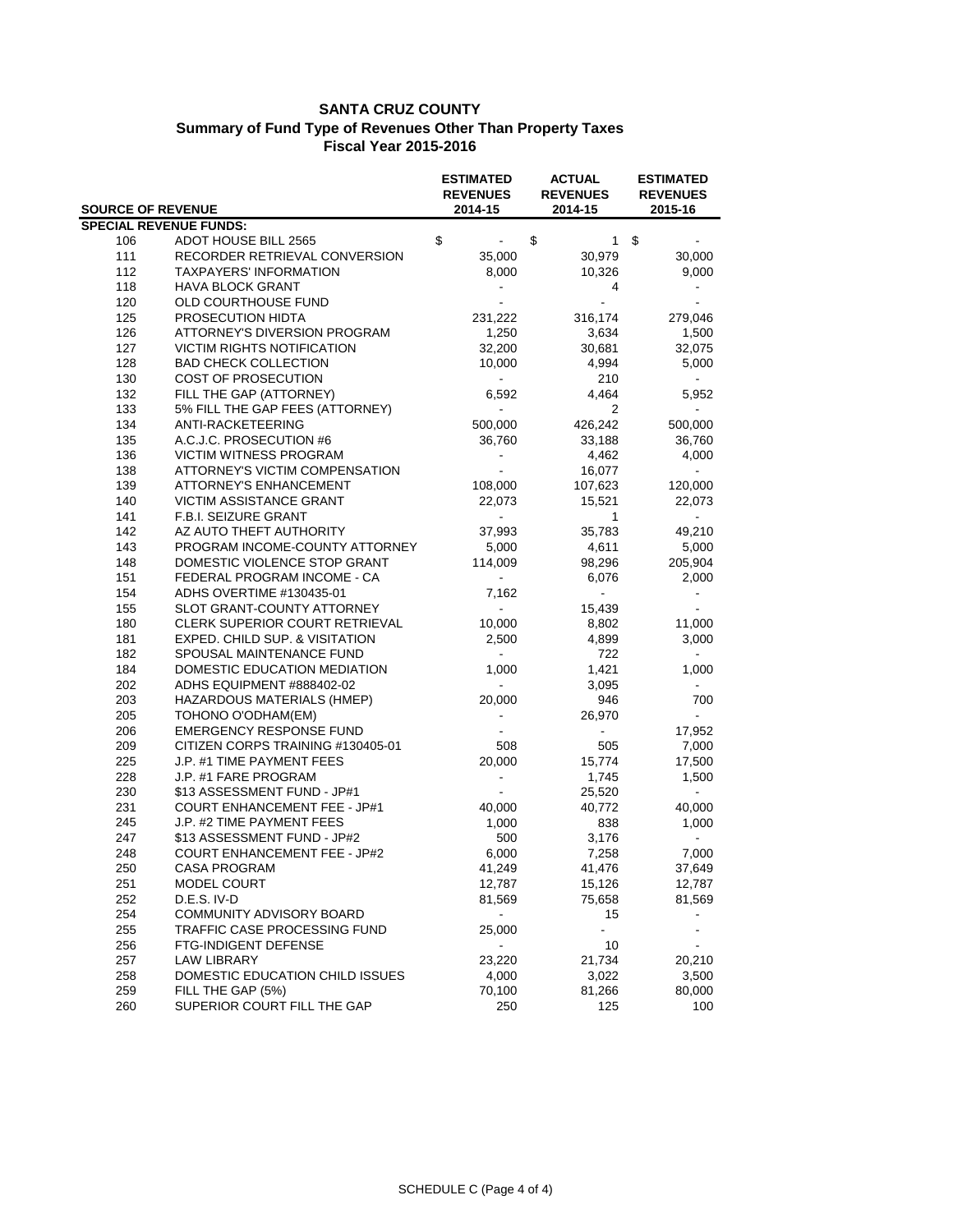|            | <b>ACTUAL</b><br><b>ESTIMATED</b><br><b>REVENUES</b><br><b>REVENUES</b><br><b>SOURCE OF REVENUE</b><br>2014-15<br>2014-15 |                 | <b>ESTIMATED</b><br><b>REVENUES</b><br>2015-16 |                 |
|------------|---------------------------------------------------------------------------------------------------------------------------|-----------------|------------------------------------------------|-----------------|
|            | <b>SPECIAL REVENUE FUNDS:</b>                                                                                             |                 |                                                |                 |
| 261        | 5% FILL THE GAP INDIGENT DEFENSE                                                                                          | \$<br>100S      | 66                                             | \$<br>50        |
| 262        | <b>J.C.E.F. COURT FEES</b>                                                                                                | 10,050          | 10,798                                         | 10,030          |
| 263        | <b>FARE PROGRAM</b>                                                                                                       |                 | 6                                              | 100             |
| 264        | STATE - FILL THE GAP                                                                                                      | 15,000          | 14,447                                         | 15,000          |
| 273        | JUVENILE INTENSIVE PROBATION                                                                                              | 243,454         | 194,462                                        | 187,590         |
| 275        | PIC ACT                                                                                                                   | 287,337         | 257,699                                        | 260,589         |
| 276        | <b>STATE AID</b>                                                                                                          | 168,924         | 161,527                                        | 160,812         |
| 278        | <b>DIVERSION CONSEQUENCES</b>                                                                                             | 3,750           | 3,845                                          | 7,000           |
| 279        | JUVENILE TREATMENT SERVICES                                                                                               | 170,437         | 182,622                                        | 169,969         |
| 280        | <b>FAMILY COUNSELING</b>                                                                                                  | 7,134           | 7,639                                          | 9,967           |
| 281        | JUVENILE DIVERSION FEES                                                                                                   | 2,505           | 3,334                                          | 3,000           |
| 282        | <b>JUVENILE PROBATION FEES</b>                                                                                            | 5,050           | 4,608                                          | 4,550           |
| 283        | JUV PARENTAL ASSMNT EXTRA FEE                                                                                             | 60              | 362                                            | 305             |
| 288        | <b>JUV ACCOUNTABILITY BLOCK (JAIBG)</b>                                                                                   |                 | 387                                            |                 |
| 289        | JUV DIVERSION SVC FEES - OVER                                                                                             | 500             | 926                                            | 500             |
| 300        | COMMUNITY PUNISHMENT PROGRAM                                                                                              | 84,295          | 84,295                                         | 82,392          |
| 301        | STATE AID ENHANCEMENT                                                                                                     | 328,672         | 347,642                                        | 307,072         |
| 303        | DRUG TREATMENT & EDUCATION                                                                                                | 18,600          | 18,780                                         | 17,856          |
| 305        | <b>VICTIM RIGHTS-PROBATION</b>                                                                                            | 20,000          | 18,801                                         | 18,793          |
| 306        | ADULT PROBATION DRUG TESTING                                                                                              | 300             |                                                |                 |
| 307        | PROB FEES INTERSTATE COMP 30%                                                                                             | 505             | 1,036                                          | 505             |
| 308        | <b>ADULT PROBATION FEES</b>                                                                                               | 80,100          | 107,270                                        | 90,100          |
| 309        | ADULT PROBATION EXTRA FEES                                                                                                | 550             | 986                                            | 725             |
| 310        | ADULT INTENSIVE PROBATION                                                                                                 | 324,591         | 348,231                                        | 308,955         |
| 312        | PROBATION PAROLE SERVICES                                                                                                 | 50              | 367                                            | 50              |
| 313        | <b>GLOBAL POSITIONING</b>                                                                                                 | 1,100           | 1,100                                          | 1,100           |
| 325        | <b>JAIL DISTRICT</b>                                                                                                      | 3,502,109       | 3,626,712                                      | 4,531,564       |
| 326        | SHERIFF H.I.D.T.A.                                                                                                        |                 | (118)                                          | $\sim$          |
| 327        | SHERIFF A.C.J.C.                                                                                                          |                 | 79,840                                         | 127,144         |
| 329        | <b>COMMISSARY FUND</b>                                                                                                    | 50,000          | 41,761                                         | 40,000          |
| 330        | <b>JAIL ENHANCEMENT</b>                                                                                                   | 210,000         | 207,991                                        | 205,000         |
| 331        | GOHS D.U.I. GRANT                                                                                                         |                 | 23,560                                         |                 |
| 332        | <b>VICTIM BILL OF RIGHTS</b>                                                                                              |                 | 5,050                                          | 10,101          |
| 337        | DOJ BULLETPROOF VEST                                                                                                      |                 | 3,540                                          |                 |
| 342        | PROGRAM INCOME-METRO                                                                                                      | 25,000          | 24,208                                         | 25,000          |
| 351        | FEDERAL PROGRAM INCOME-MTF                                                                                                |                 | 25,890                                         | 15,000          |
| 353        | OFFICER SAFETY EQUIPMENT - SO                                                                                             | 5,000           | 6,264                                          | 6,000           |
| 354        | <b>ICE GRANT</b>                                                                                                          | 341,257         | 237,413                                        | 317,852         |
| 355        | OPERATION STONEGARDEN #999435                                                                                             |                 | 496                                            |                 |
| 357        | TOHONO O'ODHAM                                                                                                            |                 | 3                                              |                 |
| 358        | OPERATION STONEGARDEN #130433-01                                                                                          | 428,100         | 291,242                                        |                 |
| 359        | OPERATION STONEGARDEN #140425                                                                                             |                 | 72,021                                         | 554,768         |
| 502        | TOHONO O'ODHAM                                                                                                            |                 | $\overline{4}$                                 |                 |
| 615        | <b>CASE MANAGEMENT</b>                                                                                                    | 45,000          | 44,060                                         | 45,000          |
| 625        | <b>WASTE TIRE (ADEQ)</b>                                                                                                  | 75,000          | 66,313                                         | 75,000          |
| 650        | FLOOD CONTROL DISTRICT                                                                                                    |                 | 3,170                                          |                 |
| 651        | FLOOD CONTROL RESERVE FUND                                                                                                |                 | 315                                            |                 |
| 676        | <b>SCHOOL FOREST FEES</b>                                                                                                 | 500,000         | 522,287                                        | 496,104         |
| 677        | <b>EARLY LEARNING</b>                                                                                                     | 5,000           | ÷,                                             |                 |
| 680        | CAROL M. WHITE PHYSICAL ED                                                                                                | 811,619         | 744,123                                        | 153,180         |
| 683<br>685 | <b>JUVENILE EDUCATION</b><br><b>TITLE II-A</b>                                                                            | 73,809<br>5,500 | 66,281<br>5,909                                | 70,000<br>5,500 |
|            |                                                                                                                           |                 |                                                |                 |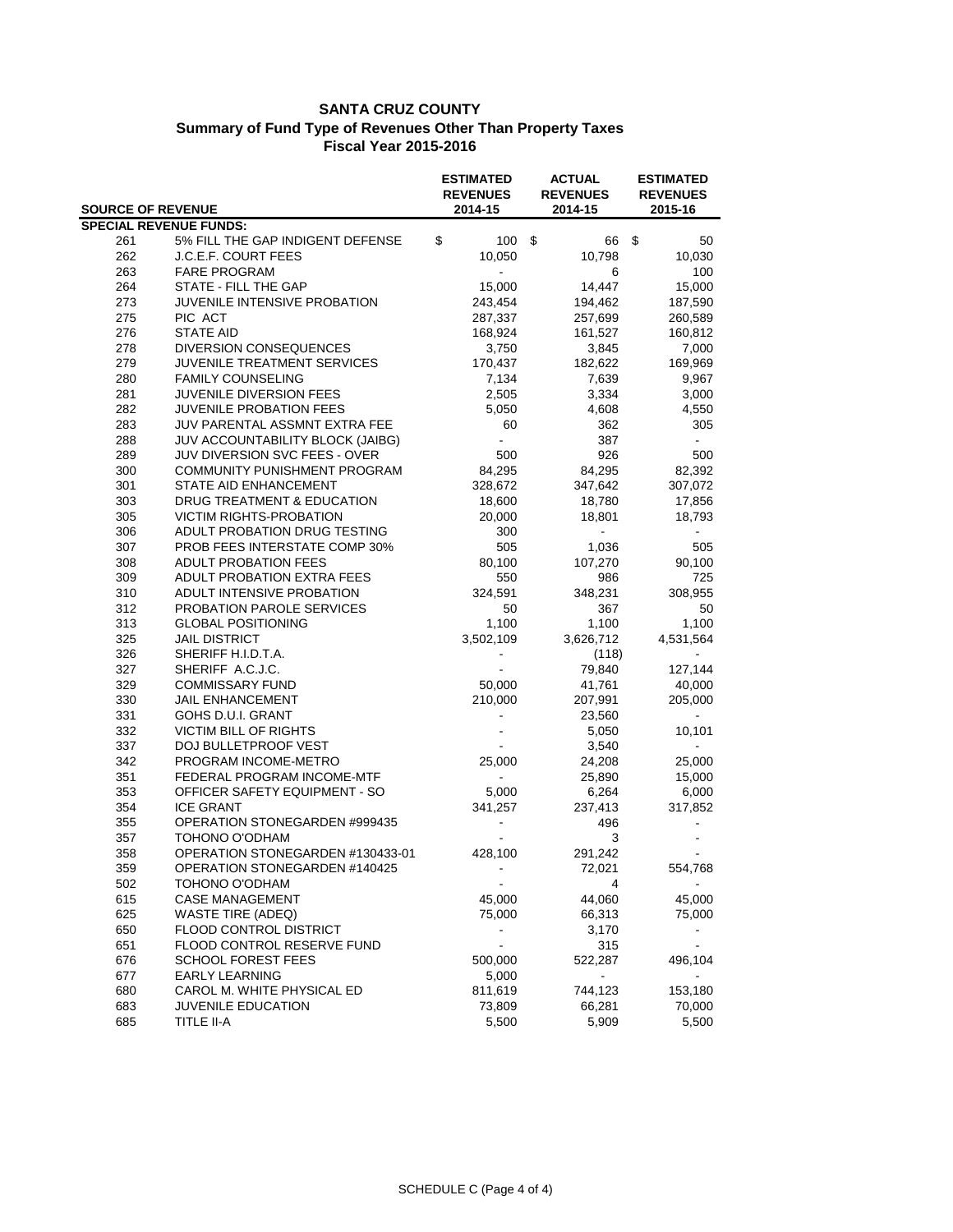|                               |                                                             |                | <b>ESTIMATED</b><br><b>REVENUES</b> |         | <b>ACTUAL</b><br><b>REVENUES</b> | <b>ESTIMATED</b><br><b>REVENUES</b> |                          |  |
|-------------------------------|-------------------------------------------------------------|----------------|-------------------------------------|---------|----------------------------------|-------------------------------------|--------------------------|--|
| <b>SOURCE OF REVENUE</b>      |                                                             |                | 2014-15                             | 2014-15 |                                  | 2015-16                             |                          |  |
| <b>SPECIAL REVENUE FUNDS:</b> |                                                             |                |                                     |         |                                  |                                     |                          |  |
| 686                           | <b>TITLE II-D</b>                                           | $\mathfrak{S}$ | $20,000$ \$                         |         | 24,292 \$                        |                                     | 12,661                   |  |
| 689                           | PART B IDEA BASIC                                           |                | 25,000                              |         | 28,956                           |                                     | 25,726                   |  |
| 691                           | COUNTY JAIL EDUCATION PROGRAM                               |                | 15,000                              |         | 17,197                           |                                     | 20,000                   |  |
| 699                           | <b>SPECIAL SERVICES</b>                                     |                | 50,000                              |         | 48,736                           |                                     | 50,000                   |  |
| 704                           | <b>IDEA BASIC JUVENILE SECURE CARE</b>                      |                | 4,000                               |         | 7,908                            |                                     | 4,000                    |  |
| 706                           | <b>TAYLOR GRAZING FEES</b>                                  |                | 850                                 |         | 2,268                            |                                     | 1,100                    |  |
| 711                           | <b>IDEA BASIC ADULT SECURE CARE</b>                         |                | 7,000                               |         | 7,500                            |                                     |                          |  |
| 712                           | JUVENILE DETENTION LEARN                                    |                | 3,500                               |         | 3,500                            |                                     | 3,500                    |  |
| 716<br>717                    | <b>TEAM ANONYMOUS</b>                                       |                | 2,500                               |         | 2,934                            |                                     |                          |  |
| 718                           | ADOLESCENT WELLNESS NETWORK                                 |                | ÷,                                  |         | 10,002<br>3                      |                                     | 10,000                   |  |
| 719                           | DISTRICT #99 - INSURANCE FUND<br>YOUTH CAREER CONNECT GRANT |                | $\blacksquare$                      |         | 187,204                          |                                     | 398,988                  |  |
| 727                           | W.I.A. YOUTH IN SCHOOL                                      |                | 204,123                             |         | 82,468                           |                                     | 167,096                  |  |
| 728                           | W.I.A. YOUTH OUT OF SCHOOL                                  |                | 87,481                              |         | 35,047                           |                                     | 209,512                  |  |
| 739                           | W.I.A. ADULT                                                |                | 289,271                             |         | 101,448                          |                                     | 354,863                  |  |
| 740                           | W.I.A. DISLOCATED WORKER                                    |                | 347,508                             |         | 57,632                           |                                     |                          |  |
| 741                           | W.I.A. ADMINISTRATION                                       |                |                                     |         | 47,007                           |                                     | 455,775                  |  |
| 743                           | <b>WORK INCENTIVE GRANT</b>                                 |                | 132,897<br>18,938                   |         | 18,938                           |                                     | 134,423                  |  |
| 746                           | <b>WIA RAPID RESPONSE</b>                                   |                | 48,171                              |         | 260                              |                                     |                          |  |
| 747                           | <b>ADULT EDUCATION</b>                                      |                | 14,108                              |         |                                  |                                     | 56,589                   |  |
| 750                           | ADULT EDUCATION - ELAA STATE                                |                | $\sim$                              |         | 13,499<br>$\sim$                 |                                     | 23,825<br>63,249         |  |
| 751                           | <b>ADULT EDUCATION - EL/CIVICS</b>                          |                | 148,174                             |         | 147,215                          |                                     |                          |  |
| 752                           | COLLEGE AND CAREER READINESS                                |                | 38,143                              |         | 1,157                            |                                     | 84,925                   |  |
| 753                           | ADULT EDUCATION - ABE/ASE STATE                             |                | 28,434                              |         | 28,434                           |                                     | 18,717                   |  |
| 756                           | WIOA TABE 9-10                                              |                |                                     |         |                                  |                                     | 30,435                   |  |
| 759                           | WIOA POSTSECONDARY BRIDGE                                   |                |                                     |         |                                  |                                     | 17,244                   |  |
| 800                           | EPA WETLANDS PROTECTION DVLPMNT                             |                |                                     |         | 5,050                            |                                     | $\sim$                   |  |
| 951                           | <b>INDIRECT COSTS</b>                                       |                | 50,000                              |         | 72,868                           |                                     | 50,000                   |  |
| 953                           | <b>SCC CONSORTIUM DUES</b>                                  |                |                                     |         | 840                              |                                     | 1,000                    |  |
| 955                           | <b>FUTURE GRANTS</b>                                        |                | 5,000,000                           |         |                                  |                                     | 5,000,000                |  |
|                               |                                                             |                |                                     |         |                                  |                                     |                          |  |
|                               | <b>TOTAL SPECIAL REVENUE FUNDS</b>                          |                | $$20,867,294$ \$                    |         |                                  |                                     | 15,627,165 \$ 22,713,778 |  |
| <b>DEBT SERVICE FUND:</b>     |                                                             |                |                                     |         |                                  |                                     |                          |  |
| 121                           | <b>BOND INTEREST REDEMPTION</b>                             | \$             |                                     | \$      | 1,901                            | \$                                  |                          |  |
|                               |                                                             |                |                                     |         |                                  |                                     |                          |  |
|                               | <b>TOTAL DEBT SERVICE FUND</b>                              | \$             |                                     | \$      | 1,901                            | \$                                  |                          |  |
| <b>CAPITAL PROJECT FUNDS:</b> |                                                             |                |                                     |         |                                  |                                     |                          |  |
| 400                           | APRON RECONSTRUCTION                                        | $\mathfrak{S}$ | 1,593,232 \$                        |         | $\sim 100$                       | \$                                  | 1,776,000                |  |
| 407                           | PHASE I APRON DESIGN                                        |                | 90,000                              |         | 61,119                           |                                     |                          |  |
| 412                           | ENVIRON ASSESSMENT, LAND ACQ                                |                | 193,925                             |         | 123,740                          |                                     | 193,925                  |  |
| 414                           | AIRPORT MASTER PLAN UPDATE                                  |                |                                     |         | 23,926                           |                                     |                          |  |
| 441                           | <b>COURTHOUSE CONSTRUCTION</b>                              |                |                                     |         | 14,827                           |                                     |                          |  |
| 442                           | JAIL DISTRICT CONSTRUCTION                                  |                |                                     |         | 43,538                           |                                     |                          |  |
| 451                           | RIO RICO ROAD IMPROVEMENT - CDBG                            |                | 330,341                             |         | 99,828                           |                                     |                          |  |
|                               | <b>TOTAL CAPITAL PROJECTS</b>                               | \$             | 2,207,498 \$                        |         | 366,978 \$                       |                                     | 1,969,925                |  |
| <b>ENTERPRISE FUND:</b>       |                                                             |                |                                     |         |                                  |                                     |                          |  |
| 500                           | <b>LANDFILL</b>                                             | \$             | 1,070,000                           | \$      | 1,287,387 \$                     |                                     | 1,320,000                |  |
| 501                           | <b>LANDFILL RESERVE</b>                                     |                | 450,000                             |         | 547,764                          |                                     | 550,000                  |  |
|                               | <b>TOTAL ENTERPRISE FUND</b>                                | \$             | 1,520,000                           | \$      | 1,835,151                        | S.                                  | 1,870,000                |  |
| <b>EXPENDABLE TRUST FUND:</b> |                                                             | \$             |                                     | \$      |                                  | \$                                  |                          |  |
|                               | <b>TOTAL EXPENDABLE TRUST FUND</b>                          | \$             |                                     | \$      |                                  | \$                                  |                          |  |
|                               | <b>TOTAL ALL FUNDS</b>                                      | \$             | 36,465,023                          | \$      | 30,737,568                       | $$^{\circ}$                         | 38,593,251               |  |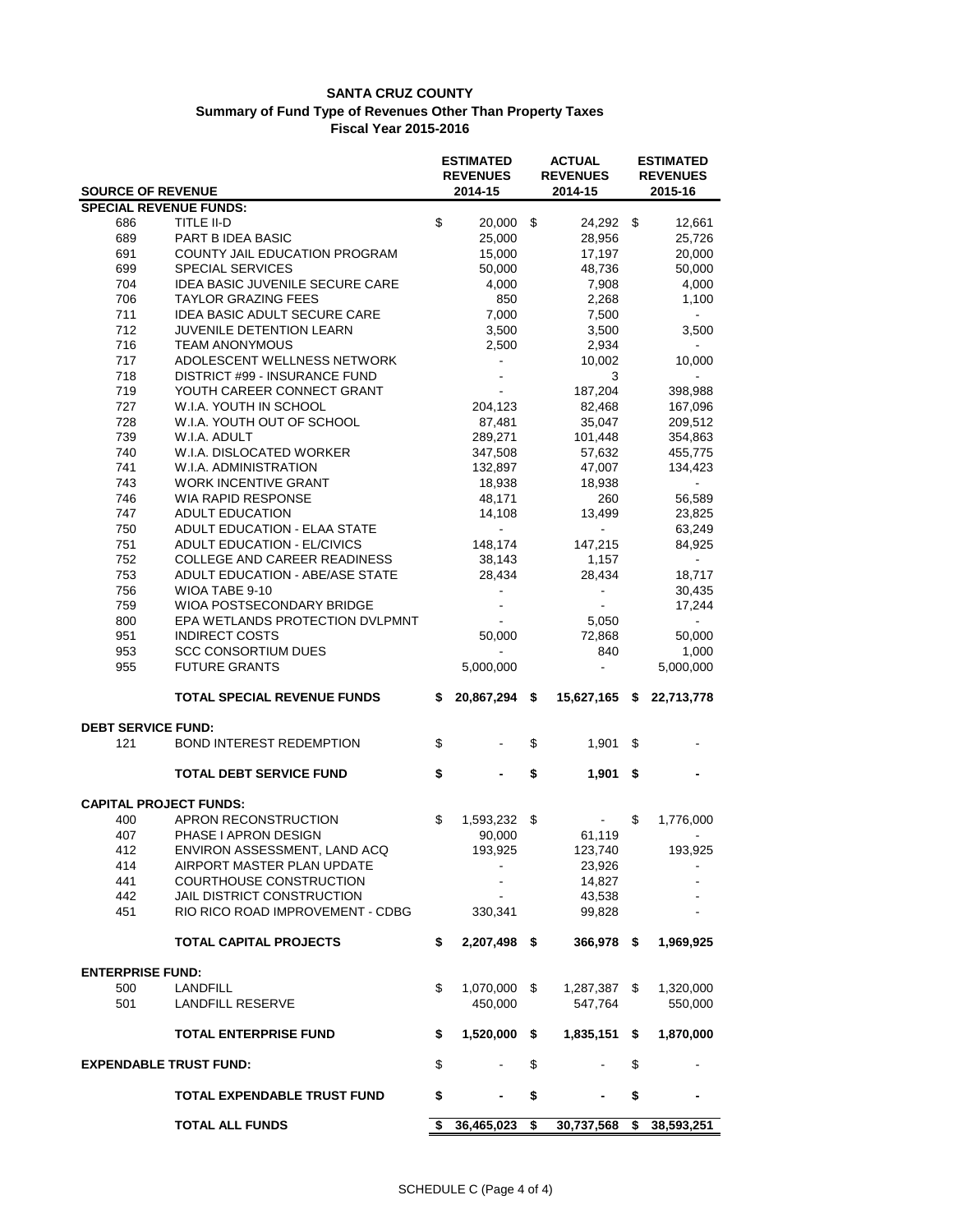### **SANTA CRUZ COUNTY Summary by Fund Type of Other Financing Sources and Interfund Transfers Fiscal Year 2015-2016**

|                      |                                    | <b>INTERFUND</b><br><b>TRANSFERS</b><br>2015-2016 |                          |    |            |  |  |  |  |
|----------------------|------------------------------------|---------------------------------------------------|--------------------------|----|------------|--|--|--|--|
| <b>FUND</b>          |                                    |                                                   | IN                       |    | <b>OUT</b> |  |  |  |  |
| <b>GENERAL FUND:</b> |                                    | \$                                                | $\blacksquare$           | \$ | 5,293,248  |  |  |  |  |
|                      | <b>SPECIAL REVENUE FUNDS:</b>      |                                                   |                          |    |            |  |  |  |  |
| 105                  | <b>ROAD FUND</b>                   |                                                   | 7,500                    |    | 40,000     |  |  |  |  |
| 120                  | <b>OLD COURTHOUSE</b>              |                                                   | 51,500                   |    |            |  |  |  |  |
| 128                  | <b>BAD CHECK PROGRAM</b>           |                                                   | 20,043                   |    |            |  |  |  |  |
| 133                  | 5% FILL THE GAP FEES CTY ATTY      |                                                   | 17,440                   |    | 20,043     |  |  |  |  |
| 134                  | ANTI-RACKETEERING                  |                                                   | $\overline{\phantom{a}}$ |    | 54,711     |  |  |  |  |
| 135                  | <b>ACJC PROSECUTION (CA)</b>       |                                                   | 12,329                   |    |            |  |  |  |  |
| 139                  | <b>ATTORNEY'S ENHANCEMENT</b>      |                                                   | 15,768                   |    |            |  |  |  |  |
| 257                  | <b>LAW LIBRARY</b>                 |                                                   | 8,000                    |    |            |  |  |  |  |
| 259                  | FILL THE GAP (5%)                  |                                                   |                          |    | 80,000     |  |  |  |  |
| 260                  | SUPERIOR COURT FILL THE GAP        |                                                   | 46,056                   |    |            |  |  |  |  |
| 261                  | 5% FILL THE GAP INDIGENT DEF.      |                                                   | 16,504                   |    |            |  |  |  |  |
| 280                  | <b>FAMILY COUNSELING</b>           |                                                   | 1,916                    |    |            |  |  |  |  |
| 325                  | <b>JAIL DISTRICT</b>               |                                                   | 3,584,104                |    |            |  |  |  |  |
| 327                  | <b>ACJC PROSECUTION (METRO)</b>    |                                                   | 42,382                   |    |            |  |  |  |  |
| 370                  | <b>ENVIRONMENTAL HEALTH</b>        |                                                   | 215,469                  |    |            |  |  |  |  |
| 379                  | T.B. FUND                          |                                                   | 58,200                   |    |            |  |  |  |  |
| 600                  | <b>ANIMAL CONTROL</b>              |                                                   | 233,993                  |    |            |  |  |  |  |
| 615                  | <b>CASE MANAGEMENT</b>             |                                                   | 44,685                   |    |            |  |  |  |  |
| 676                  | <b>SCHOOL FOREST FEES</b>          |                                                   |                          |    | 7,500      |  |  |  |  |
|                      | <b>TOTAL SPECIAL REVENUE FUNDS</b> | \$                                                | 4,375,889 \$             |    | 202,254    |  |  |  |  |
|                      | <b>DEBT SERVICE FUNDS:</b>         |                                                   |                          |    |            |  |  |  |  |
| 121                  | <b>DEBT SERVICE</b>                |                                                   | 996,538                  |    |            |  |  |  |  |
|                      | <b>TOTAL DEBT SERVICE FUNDS</b>    | \$                                                | 996,538 \$               |    |            |  |  |  |  |
|                      | <b>CAPITAL PROJECTS FUNDS:</b>     |                                                   |                          |    |            |  |  |  |  |
| 400                  | APRON RECONSTRUCTION               |                                                   | 74,000                   |    |            |  |  |  |  |
| 412                  | ENVIRONMENTAL ASSESSMENT           |                                                   | 9,075                    |    |            |  |  |  |  |
| 451                  | RIO RICO ROAD IMPROVEMENT - CDBG   |                                                   | 40,000                   |    |            |  |  |  |  |
|                      | TOTAL CAPITAL PROJECTS FUNDS       | \$                                                | 123,075 \$               |    |            |  |  |  |  |
|                      | <b>ENTERPRISE FUND:</b>            |                                                   |                          |    |            |  |  |  |  |
| 500                  | <b>LANDFILL</b>                    |                                                   |                          |    |            |  |  |  |  |
| 501                  | <b>LANDFILL RESERVE</b>            |                                                   |                          |    |            |  |  |  |  |
|                      | <b>TOTAL ENTERPRISE FUND</b>       | \$                                                |                          | \$ |            |  |  |  |  |
|                      | <b>EXPENDABLE TRUST FUND:</b>      | \$                                                |                          | \$ |            |  |  |  |  |
|                      | <b>TOTAL ALL FUNDS</b>             | \$                                                | 5,495,502 \$             |    | 5,495,502  |  |  |  |  |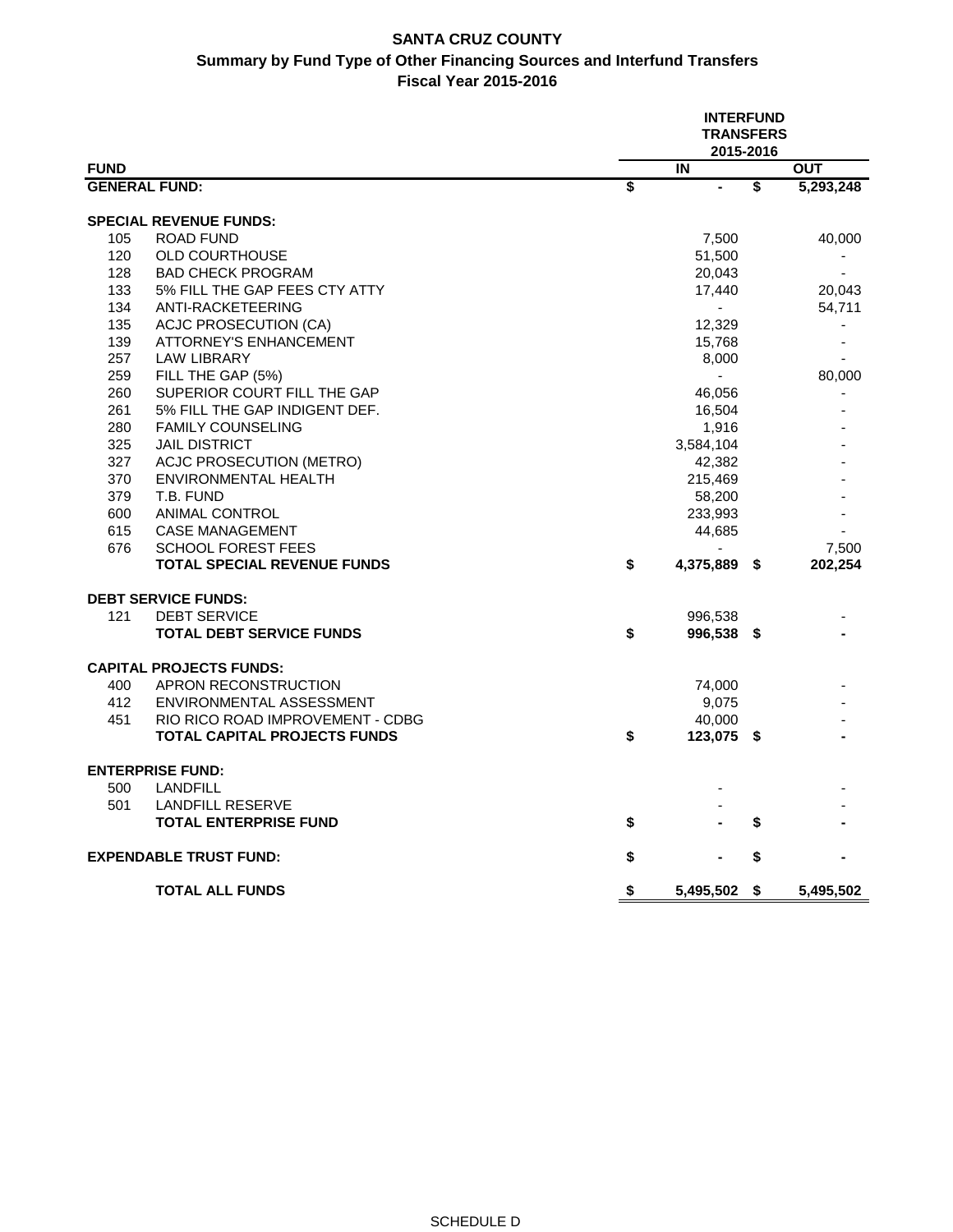# **SANTA CRUZ COUNTY Summary by Department of Expenditures/Expenses Within Each Fund Type Fiscal Year 2015-2016**

|               |                                       |                           | <b>BUDGETED</b><br><b>EXPENDITURES/</b><br><b>EXPENSES</b> |      | <b>ACTUAL</b><br><b>EXPENDITURES/</b><br><b>EXPENSES</b> | <b>BUDGETED</b><br><b>EXPENDITURES/</b><br><b>EXPENSES</b> |                     |  |
|---------------|---------------------------------------|---------------------------|------------------------------------------------------------|------|----------------------------------------------------------|------------------------------------------------------------|---------------------|--|
|               | FUND DEPARTMENT                       |                           | 2014-15                                                    |      | 2014-15                                                  |                                                            | 2015-16             |  |
| 100           | <b>GENERAL FUND:</b>                  |                           |                                                            |      |                                                          |                                                            |                     |  |
|               | 100-01 ASSESSOR                       | $\boldsymbol{\mathsf{S}}$ | 835,552                                                    | \$   | 741,585 \$                                               |                                                            | 828,236             |  |
|               | 100-02 ATTORNEY                       |                           | 1,227,369                                                  |      | 1,263,446                                                |                                                            | 1,261,363           |  |
|               | 100-04 BOARD OF SUPERVISORS           |                           | 7,106,808                                                  |      | 2,643,207                                                |                                                            | 7,133,153           |  |
|               | 100-05 AIRPORT                        |                           | 166,695                                                    |      | 19,049                                                   |                                                            | 166,695             |  |
|               | 100-07 CLERK SUPERIOR COURT           |                           | 719,519                                                    |      | 649,625                                                  |                                                            | 741,911             |  |
|               | 100-12 ELECTIONS                      |                           | 332,588                                                    |      | 222,070                                                  |                                                            | 338,347             |  |
|               | 100-13 EMERGENCY SERVICES             |                           | 308,331                                                    |      | 242,299                                                  |                                                            | 274,600             |  |
|               | 100-14 FINANCE                        |                           | 1,974,949                                                  |      | 784,283                                                  |                                                            | 2,000,561           |  |
|               | 100-15 GROUNDS & MAINTENANCE          |                           | 3,228,988                                                  |      | 1,178,509                                                |                                                            | 3,296,582           |  |
|               | 100-17 JUSTICE COURT #1               |                           | 605,504                                                    |      | 548,659                                                  |                                                            | 599,451             |  |
|               | 100-18 JUSTICE COURT #2               |                           | 175,612                                                    |      | 171,727                                                  |                                                            | 178,701             |  |
|               | 100-19 INFORMATION TECHNOLOGY         |                           | 677,271                                                    |      | 652,294                                                  |                                                            | 722,709             |  |
| 100-20 G.I.S. |                                       |                           | 39,750                                                     |      | 3,079                                                    |                                                            | 39,750              |  |
|               | 100-23 BUILDING CODES                 |                           | 212,558                                                    |      | 163,550                                                  |                                                            | 261,350             |  |
|               | 100-24 PLANNING & ZONING              |                           | 382,140                                                    |      | 251,985                                                  |                                                            | 393,139             |  |
|               | 100-27 RECORDER - ELECTION            |                           | 262,172                                                    |      | 151,293                                                  |                                                            | 239,283             |  |
|               | 100-28 RECORDER                       |                           | 240,312                                                    |      | 227,232                                                  |                                                            | 276,577             |  |
|               | 100-29 SUPERIOR COURT                 |                           | 1,128,221                                                  |      | 1,031,949                                                |                                                            | 1,312,161           |  |
|               | 100-31 TREASURER                      |                           | 497,675                                                    |      | 445,848                                                  |                                                            | 531,824             |  |
|               | 100-35 ADULT PROBATION                |                           | 515,285                                                    |      | 457,224                                                  |                                                            | 548,134             |  |
|               | 100-38 CONSTABLE #1<br>100-39 SHERIFF |                           | 73,521                                                     |      | 71,107                                                   |                                                            | 78,397              |  |
|               | 100-44 CONSTABLE #2                   |                           | 3,762,131<br>30,027                                        |      | 3,424,402                                                |                                                            | 3,828,041           |  |
|               | 100-61 PUBLIC FIDUCIARY               |                           | 3,225,149                                                  |      | 27,025<br>2,889,425                                      |                                                            | 30,614<br>3,238,255 |  |
|               | 100-63 CENTRAL PERMITS                |                           | 164,506                                                    |      | 33,321                                                   |                                                            | 160,065             |  |
|               | 100-83 RECREATION                     |                           | 401,686                                                    |      | 328,335                                                  |                                                            | 398,828             |  |
|               | 100-91 SCHOOL SUPERINTENDENT          |                           | 367,472                                                    |      | 313,397                                                  |                                                            | 371,049             |  |
|               |                                       |                           |                                                            |      |                                                          |                                                            |                     |  |
|               | <b>TOTAL GENERAL FUND</b>             | \$                        | 28,661,791                                                 | \$   | 18,935,926                                               | \$                                                         | 29,249,776          |  |
|               | <b>SPECIAL REVENUE FUNDS:</b>         |                           |                                                            |      |                                                          |                                                            |                     |  |
| 105           | <b>ROAD FUND</b>                      | \$                        | 6,267,388 \$                                               |      | 5,589,500 \$                                             |                                                            | 5,984,147           |  |
|               | <b>TOTAL ROAD FUND</b>                | \$                        | 6,267,388                                                  | - \$ | 5,589,500                                                | - \$                                                       | 5,984,147           |  |
| 370           | <b>HEALTH SERVICE FUND</b>            | \$                        | 359,344 \$                                                 |      | 235,146                                                  | \$                                                         | 347,469             |  |
| 377           | <b>BIO TERRORISM GRANT</b>            |                           | 197,490                                                    |      | 149,524                                                  |                                                            | 204,773             |  |
| 379           | T.B. CONTROL                          |                           | 66,200                                                     |      | 59,260                                                   |                                                            | 70,200              |  |
| 381           | <b>EBOLA AWARD</b>                    |                           |                                                            |      |                                                          |                                                            | 26,673              |  |
| 383           | <b>IMMUNIZATION PROGRAM</b>           |                           |                                                            |      | 158,822                                                  |                                                            |                     |  |
| 386           | MEDICAL RESERVE CORP                  |                           | 22,057                                                     |      | 701                                                      |                                                            | 24,347              |  |
| 600           | <b>ANIMAL CONTROL</b>                 |                           | 489,608                                                    |      | 630,122                                                  |                                                            | 507,987             |  |
| 601           | ANIMAL CONTROL STERILIZATION          |                           | 36,125                                                     |      | 2,720                                                    |                                                            | 43,413              |  |
| 602           | OFFICER SAFETY EQUIPMENT - AC         |                           | 1,778                                                      |      | $\overline{\phantom{0}}$                                 |                                                            | 2,410               |  |
|               | <b>TOTAL HEALTH SERVICES</b>          | \$                        | 1,172,602 \$                                               |      | 1,236,295 \$                                             |                                                            | 1,227,272           |  |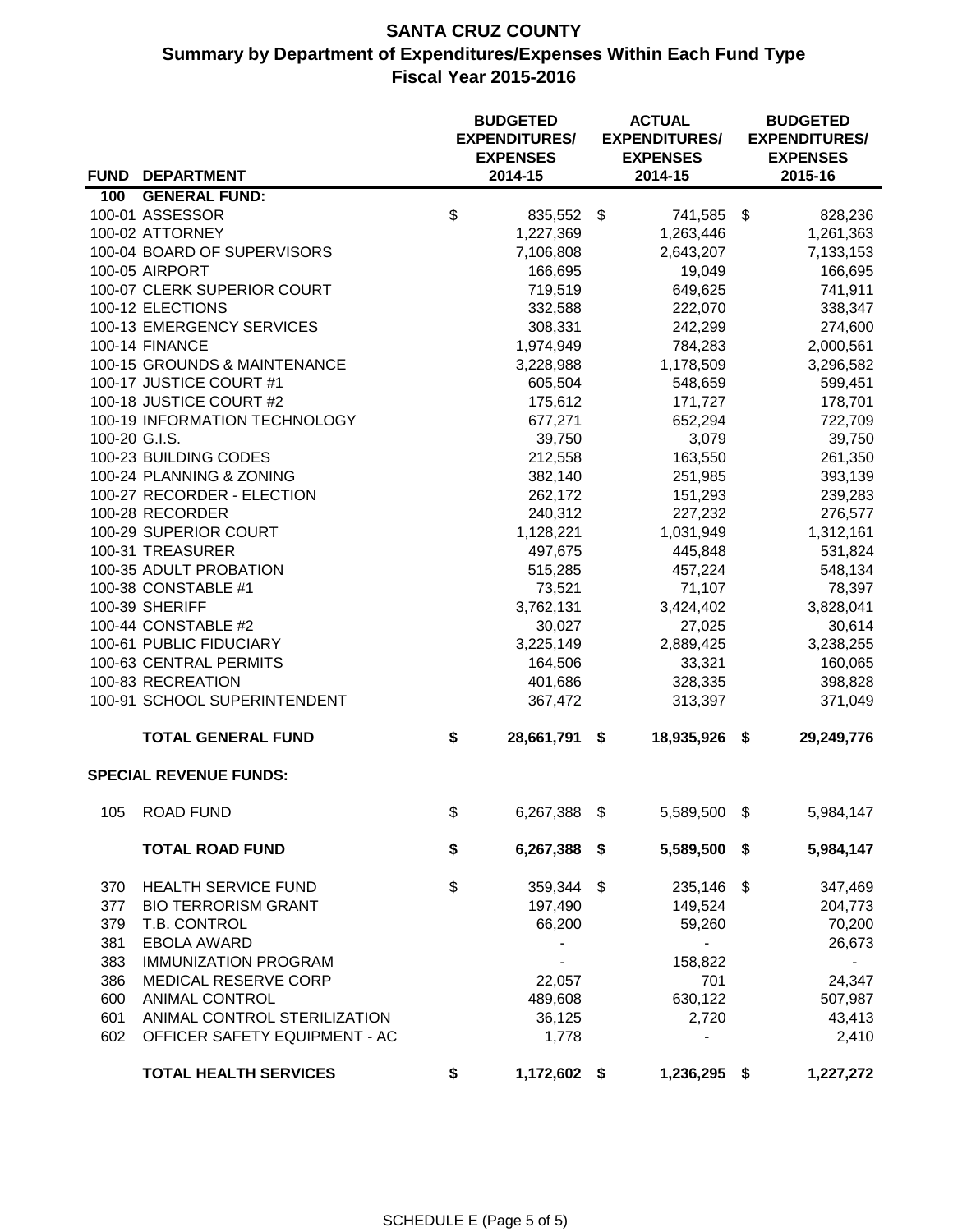# **SANTA CRUZ COUNTY Summary by Department of Expenditures/Expenses Within Each Fund Type Fiscal Year 2015-2016**

|     |                                          | <b>BUDGETED</b><br><b>EXPENDITURES/</b><br><b>EXPENSES</b> | <b>ACTUAL</b><br><b>EXPENDITURES/</b><br><b>EXPENSES</b> | <b>BUDGETED</b><br><b>EXPENDITURES/</b><br><b>EXPENSES</b> |
|-----|------------------------------------------|------------------------------------------------------------|----------------------------------------------------------|------------------------------------------------------------|
|     | FUND DEPARTMENT                          | 2014-15                                                    | 2014-15                                                  | 2015-16                                                    |
|     | <b>SPECIAL REVENUE FUNDS:</b>            |                                                            |                                                          |                                                            |
|     | 106 ADOT HOUSE BILL 2565                 | $2,327$ \$<br>\$                                           |                                                          | \$<br>2,327                                                |
| 107 | PALO PARADO RAILROAD IMPROVEMENT         | 553                                                        |                                                          |                                                            |
| 110 | ASSESSOR RET. & CONVERSION               | 76,016                                                     | 2,467                                                    | 73,549                                                     |
| 111 | RECORDER RETRIEVAL CONVERS.              | 280,405                                                    | 15,461                                                   | 291,252                                                    |
| 112 | <b>TAXPAYER INFORMATION</b>              | 43,544                                                     |                                                          | 54,920                                                     |
| 118 | <b>HAVA BLOCK GRANT</b>                  | 15,168                                                     |                                                          | 15,172                                                     |
| 120 | OLD COURTHOUSE FUND                      | 51,500                                                     | 40,077                                                   | 51,500                                                     |
| 125 | PROSECUTION HIDTA (PIMA)                 | 231,222                                                    | 223,363                                                  | 279,046                                                    |
| 126 | ATTORNEY'S DIVERSION PROG.               | 19,809                                                     | 13,769                                                   | 9,943                                                      |
| 127 | <b>VICTIM RIGHTS NOTIFICATION</b>        | 64,281                                                     | 46,596                                                   | 45,730                                                     |
| 128 | <b>BAD CHECK COLLECTION</b>              | 21,052                                                     | 21,695                                                   | 25,043                                                     |
| 130 | COST OF PROSECUTION                      | 197                                                        | 3,621                                                    | 199                                                        |
| 132 | FILL THE GAP (ATTORNEY)                  | 18,601                                                     | 10,524                                                   | 10,094                                                     |
| 133 | 5% FILL THE GAP (ATTORNEY)               | 16,857                                                     | 1,752                                                    | 15,724                                                     |
| 134 | ANTI-RACKETEERING                        | 760,327                                                    | 748,449                                                  | 454,040                                                    |
| 135 | A.C.J.C. PROSECUTION #6                  | 49,380                                                     | 48,064                                                   | 49,089                                                     |
| 136 | <b>VICTIM COMPENSATION RESTITUTION</b>   | 24,438                                                     | 1,198                                                    | 31,811                                                     |
| 138 | VICTIM'S COMPENSATION ACJC               |                                                            | 20,876                                                   |                                                            |
| 139 | <b>ATTORNEY'S ENHANCEMENT</b>            | 166,152                                                    | 141,690                                                  | 142,522                                                    |
| 140 | <b>CRIME VICTIM ASSISTANCE</b>           | 22,073                                                     | 16,863                                                   | 22,073                                                     |
| 141 | FEDERAL SEIZURE                          | 952                                                        | $\blacksquare$                                           | 973                                                        |
| 142 | AUTO THEFT AUTHORITY                     | 52,735                                                     | 37,940                                                   | 64,411                                                     |
| 143 | PROGRAM INCOME-CA                        | 9,546                                                      | $\blacksquare$                                           | 11,701                                                     |
| 148 | DOMESTIC VIOLENCE STOP GRANT             | 137,321                                                    | 158,196                                                  | 205,904                                                    |
| 149 | VICTIM SERVICES DONATIONS                | 790                                                        | $\overline{\phantom{a}}$                                 | 790                                                        |
| 151 | FEDERAL PROGRAM INCOME - CA              |                                                            | 3,002                                                    | 2,000                                                      |
| 154 | ADHS OVERTIME #130435-01                 | 7,162                                                      | 3,558                                                    |                                                            |
| 155 | SLOT GRANT-COUNTY ATTORNEY               |                                                            | 18,833                                                   |                                                            |
| 180 | CLERK SUP. CRT. RETRIEVAL                | 68,472                                                     | 200                                                      | 78,962                                                     |
| 181 | EXPED. CHILD SUP. & VISITATION           | 72,181                                                     | $\blacksquare$                                           | 77,875                                                     |
| 182 | SPOUSAL MAINTENANCE FUND                 | 10,505                                                     |                                                          | 11,285                                                     |
| 183 | CHILD SUPPORT AUTOMATION                 | 1,852                                                      |                                                          | 1,852                                                      |
| 184 | DOMESTIC REL. ED. MEDIATION FD           | 7,738                                                      |                                                          | 9,244                                                      |
| 185 | NON IV-D CONVERSION FUND                 | 706                                                        |                                                          | 707                                                        |
| 186 | <b>EMANCIPATION ADMINISTRATIVE COSTS</b> | 33                                                         |                                                          | 33                                                         |
| 203 | L.E.P.C. GRANT 2001-2002                 | 23,209                                                     | 886                                                      | 3,969                                                      |
| 205 | DOMESTIC HAZARDOUS TRAINING              |                                                            | 24,308                                                   | 2,662                                                      |
| 206 | <b>EMERGENCY RESPONSE FUND</b>           |                                                            | 16,637                                                   | 17,952                                                     |
| 209 | CITIZEN CORPS TRAINING #130405-01        | 508                                                        | 505                                                      | 7,000                                                      |
| 225 | J.P. #1 TIME PAYMENT FEES                | 47,653                                                     |                                                          | 50,221                                                     |
| 227 | <b>CIRCLES OF PEACE</b>                  | 4,197                                                      | 8,446                                                    | 6,593                                                      |
| 228 | J.P. #1 FARE PROGRAM                     | 2,219                                                      | $\blacksquare$                                           | 5,464                                                      |
| 229 | <b>INCREASING EFFICIENY</b>              | 13,469                                                     |                                                          | 13,469                                                     |
| 230 | \$13 ASSESSMENT FUND - JP #1             | 245                                                        |                                                          | 25,766                                                     |
| 231 | <b>COURT ENHANCEMENT FEE - JP #1</b>     | 97,004                                                     | 36,776                                                   | 104,749                                                    |
| 245 | J.P. #2 TIME PAYMENT FEES                | 3,635                                                      | 9,999                                                    | 1,000                                                      |
| 246 | J.P. #2 FARE PROGRAM                     | 835                                                        |                                                          | 949                                                        |
| 247 | \$13 ASSESSMENT FUND - JP #2             | 2,609                                                      |                                                          | 5,286                                                      |
| 248 | <b>COURT ENHANCEMENT FEE - JP #2</b>     | 21,552                                                     |                                                          | 31,005                                                     |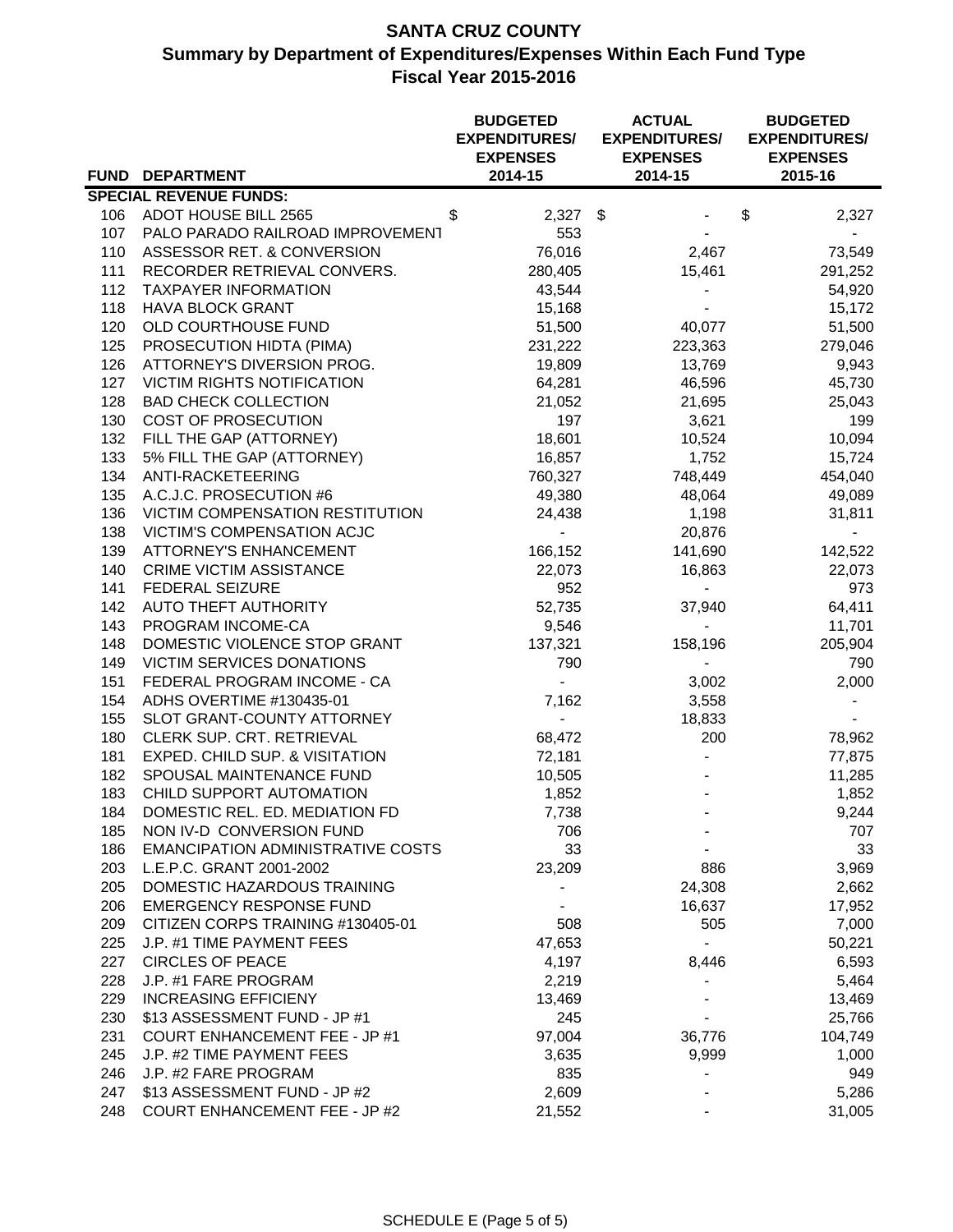### **SANTA CRUZ COUNTY Summary by Department of Expenditures/Expenses Within Each Fund Type Fiscal Year 2015-2016**

|            |                                                     | <b>BUDGETED</b><br><b>EXPENDITURES/</b><br><b>EXPENSES</b> | <b>ACTUAL</b><br><b>EXPENDITURES/</b><br><b>EXPENSES</b> | <b>BUDGETED</b><br><b>EXPENDITURES/</b><br><b>EXPENSES</b> |
|------------|-----------------------------------------------------|------------------------------------------------------------|----------------------------------------------------------|------------------------------------------------------------|
|            | FUND DEPARTMENT                                     | 2014-15                                                    | 2014-15                                                  | 2015-16                                                    |
|            | <b>SPECIAL REVENUE FUNDS:</b>                       |                                                            |                                                          |                                                            |
|            | 250 CASA PROGRAM                                    | \$<br>47,585 \$                                            | 41,288 \$                                                | 41,392                                                     |
| 251<br>252 | <b>MODEL COURT</b><br>D.E.S. IV-D                   | 12,787                                                     | 15,126                                                   | 12,787                                                     |
| 254        | JUVENILE COMMUNITY ADVISORY                         | 81,569<br>23                                               | 80,447                                                   | 81,569                                                     |
| 255        | TRAFFIC CASE PROCESSING FUND                        | 25,188                                                     |                                                          | 23<br>188                                                  |
| 256        | FTG-INDIGENT DEFENSE                                | 1,525                                                      |                                                          | 25                                                         |
| 257        | <b>LAW LIBRARY</b>                                  | 65,579                                                     | 23,367                                                   | 65,839                                                     |
| 258        | DOMESTIC REL. ED. CHILD ISSUES                      | 4,000                                                      | 3,390                                                    | 3,500                                                      |
| 259        | FILL THE GAP (5%)                                   | 75,358                                                     | 418                                                      | 78,268                                                     |
| 260        | SUPERIOR COURT FILL THE GAP                         | 500,056                                                    | 647                                                      | 548,123                                                    |
| 261        | 5% FILL THE GAP INDIGENT DEFENSE                    | 247,321                                                    | $\overline{\phantom{0}}$                                 | 271,295                                                    |
| 262        | J.C.E.F. COURT FEES                                 | 151,375                                                    | 16,389                                                   | 146,449                                                    |
| 263        | <b>FARE PROGRAM</b>                                 | 462                                                        |                                                          | 567                                                        |
| 264        | STATE-FILL THE GAP (FTG)                            | 15,000                                                     | 14,447                                                   | 15,000                                                     |
| 273        | JUVENILE INTENSIVE PROBATION                        | 251,882                                                    | 189,941                                                  | 197,712                                                    |
| 274        | JCEF JIPS SUPPLEMENTAL                              |                                                            | 2                                                        |                                                            |
| 275        | PIC ACT                                             | 297,568                                                    | 252,854                                                  | 271,152                                                    |
| 276        | <b>STATE AID</b>                                    | 178,158                                                    | 153,350                                                  | 174,765                                                    |
| 278        | <b>DIVERSION CONSEQUENCES</b>                       | 3,750                                                      | 2,105                                                    | 8,454                                                      |
| 279        | JUVENILE TREATMENT SERVICES                         | 176,235                                                    | 175,914                                                  | 178,450                                                    |
| 280        | <b>FAMILY COUNSELING</b>                            | 27,652                                                     | 9,343                                                    | 28,899                                                     |
| 281        | JUVENILE DIVERSION FEES                             | 86,550                                                     |                                                          | 91,207                                                     |
| 282        | <b>JUVENILE PROBATION FEES</b>                      | 130,780                                                    | 555                                                      | 133,115                                                    |
| 283        | JUV PARENTAL ASSMNT EXTRA FEE                       | 19,460                                                     |                                                          | 20,076                                                     |
| 287        | <b>JAIBG JUV</b><br>JAIBG #2                        | 209<br>387                                                 |                                                          | 209<br>387                                                 |
| 288<br>289 | JUV DIVERSION SVC FEES - OVER                       | 5,782                                                      |                                                          | 6,898                                                      |
| 300        | COMMUNITY PUNISHMENT PROG.                          | 136,441                                                    | 82,969                                                   | 124,356                                                    |
| 301        | STATE AID ENHANCEMENT                               | 332,030                                                    | 336,119                                                  | 315,888                                                    |
| 303        | DRUG TREATMENT & EDUCATION                          | 22,123                                                     | 18,385                                                   | 20,494                                                     |
| 305        | <b>VICTIM RIGHTS-PROBATION</b>                      | 22,924                                                     | 18,546                                                   | 20,383                                                     |
|            | 306 ADULT PROBATION DRUG TESTING                    | 21,170                                                     |                                                          | 20,870                                                     |
|            | 307 PROB FEES INTERSTATE COMP 30%                   | 8,929                                                      | 69                                                       | 9,932                                                      |
|            | 308 ADULT PROBATION FEES                            | 350,130                                                    | 55,864                                                   | 416,866                                                    |
|            | 309 ADULT PROBATION EXTRA FEES                      | 113,474                                                    | $\sim$                                                   | 114,666                                                    |
|            | 310 ADULT INTENSIVE PROBATION                       | 324,591                                                    | 338,768                                                  | 310,561                                                    |
| 312        | PROBATION PAROLE SERVICES                           | 54,616                                                     | 975                                                      | 53,816                                                     |
| 313        | <b>GLOBAL POSITIONING SYSTEM</b>                    | 1,192                                                      | 991                                                      | 1,301                                                      |
| 325        | <b>JAIL DISTRICT</b>                                | 6,993,513                                                  | 7,419,185                                                | 8,126,838                                                  |
| 327        | SHERIFF A.C.J.C.                                    |                                                            | 135,289                                                  | 169,526                                                    |
| 329        | <b>COMMISSARY FUND</b>                              | 228,219                                                    | 147,568                                                  | 117,553                                                    |
| 330        | <b>JAIL ENHANCEMENT</b>                             | 415,139                                                    | 186,746                                                  | 404,352                                                    |
| 331        | <b>GOHS DUI GRANT</b>                               |                                                            | 26,150                                                   |                                                            |
| 332        | <b>VICTIM BILL OF RIGHTS</b>                        |                                                            | 10,100                                                   | 10,101                                                     |
| 337<br>338 | DOJ BULLET PROOF VEST<br>AATA LAW ENFORCEMENT GRANT | 625                                                        | 9,481<br>$\sim 10$                                       |                                                            |
| 342        | PROGRAM INCOME-METRO                                | 25,000                                                     | 1,670                                                    | 625<br>37,893                                              |
| 344        | ANTI-METH INITIATIVE                                | 64                                                         |                                                          | 64                                                         |
| 346        | ACJC/JAG UNDER \$10,000                             | 1,476                                                      |                                                          | 1,476                                                      |
| 351        | FEDERAL PROGRAM INCOME - MTF                        | 656                                                        | 14,013                                                   | 17,126                                                     |
| 352        | BORDER SECURITY ENHANCEMENT                         |                                                            |                                                          | 72                                                         |
| 353        | OFFICER SAFETY EQUIPMENT - SO                       | 20,511                                                     |                                                          | 28,390                                                     |
| 354        | <b>ICE GRANT</b>                                    | 341,257                                                    | 302,428                                                  | 317,852                                                    |
| 355        | OPERATION STONEGARDEN #999435                       |                                                            | 496                                                      |                                                            |

**SANTA CRUZ COUNTY**

Summary by Department Gr<sup>i</sup> Expenditures and the Syckhales Within Each Fund Type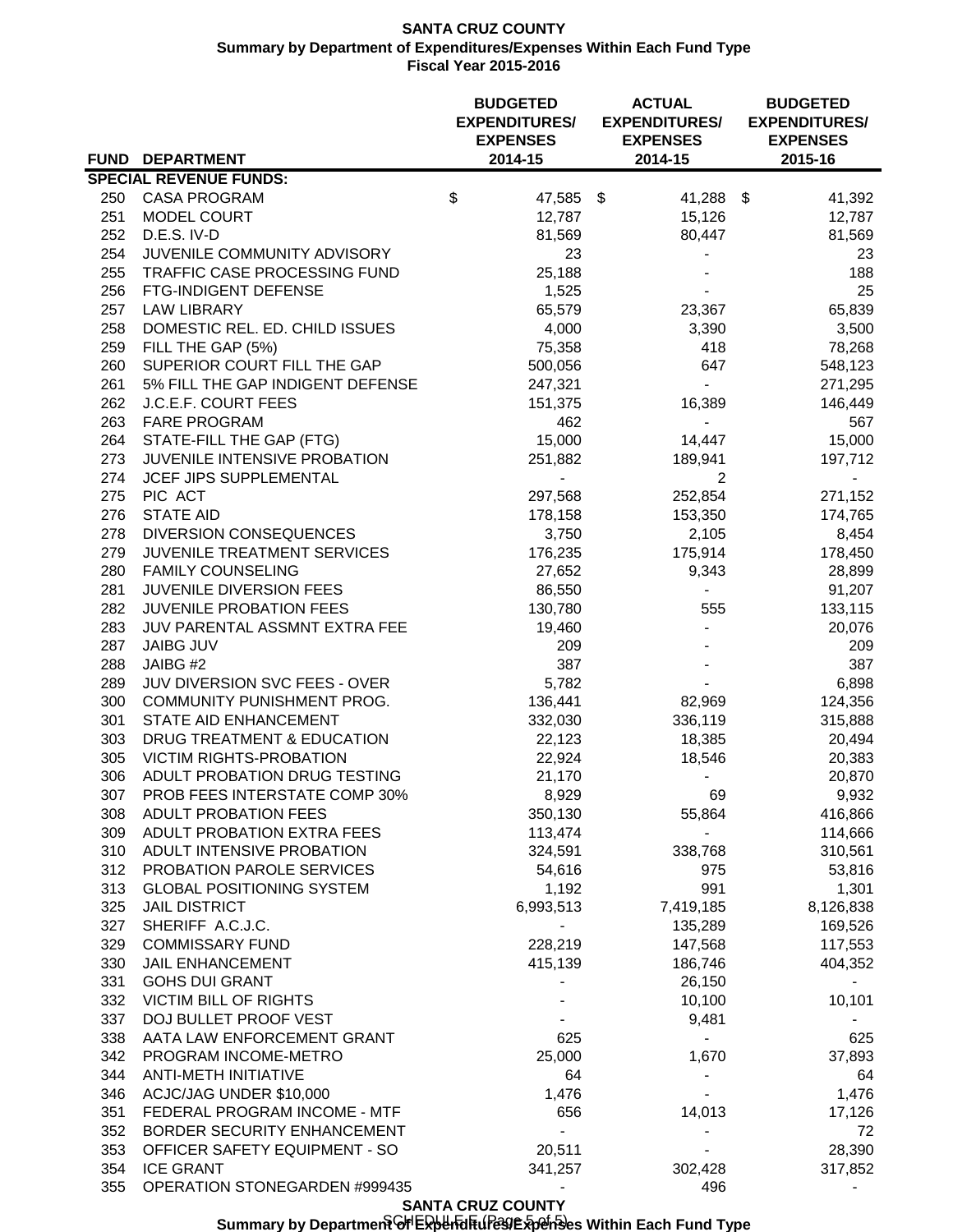### **Fiscal Year 2015-2016**

|            |                                                            | <b>BUDGETED</b><br><b>EXPENDITURES/</b><br><b>EXPENSES</b> | <b>ACTUAL</b><br><b>EXPENDITURES/</b><br><b>EXPENSES</b> | <b>BUDGETED</b><br><b>EXPENDITURES/</b><br><b>EXPENSES</b> |
|------------|------------------------------------------------------------|------------------------------------------------------------|----------------------------------------------------------|------------------------------------------------------------|
|            | FUND DEPARTMENT                                            | 2014-15                                                    | 2014-15                                                  | 2015-16                                                    |
|            | <b>SPECIAL REVENUE FUNDS:</b>                              |                                                            |                                                          |                                                            |
| 357        | TOHONO O'ODHAM                                             | \$<br>29,352 \$                                            | 29,345 \$                                                | 10 <sup>1</sup>                                            |
|            | 358 OPERATION STONEGARDEN #130433-01                       | 428,100                                                    | 209,716                                                  |                                                            |
| 359        | <b>OPERATION STONEGARDEN #140425</b>                       | $\sim$                                                     | 145,800                                                  | 554,768                                                    |
| 502        | TOHONO O'ODHAM                                             | 77,086                                                     | $\sim$                                                   |                                                            |
| 615        | <b>CASE MANAGEMENT</b>                                     | 171,571                                                    | 75,118                                                   | 157,375                                                    |
| 625        | <b>WASTE TIRE (ADEQ)</b>                                   | 128,509                                                    | 63,707                                                   | 151,998                                                    |
| 626        | SELF HHW/ABOP SITE                                         | 6,149                                                      | $\sim$                                                   | 6,149                                                      |
| 650        | FLOOD CONTROL DISTRICT                                     | 2,761,850                                                  | 1,399,440                                                | 2,886,034                                                  |
| 651        | <b>FLOOD RESERVE</b>                                       | 4,153,207                                                  | 772,341                                                  | 4,420,821                                                  |
| 676        | <b>SCHOOL FOREST FEES</b>                                  | 1,113,566                                                  | 616,844                                                  | 1,006,870                                                  |
| 677        | <b>EARLY LEARNING</b>                                      | 21,867                                                     | 6,355                                                    | 13,731                                                     |
| 679        | READING FIRST, TECH ASSISTANT                              | 7,688                                                      | 7,688                                                    |                                                            |
| 680        | CAROL M. WHITE PHYSICAL ED                                 | 811,619                                                    | 713,950                                                  | 153,208                                                    |
| 683        | JUVENILE EDUCATION                                         | 89,529                                                     | 82,241                                                   | 75,848                                                     |
| 685        | <b>TITLE II-A</b>                                          | 12,241                                                     | 5,944                                                    | 12,045                                                     |
| 686        | <b>TITLE II-D</b>                                          | 20,000                                                     | 22,253                                                   | 12,661                                                     |
| 689        | PART B IDEA BASIC                                          | 34,500                                                     | 27,156                                                   | 36,497                                                     |
| 690        | <b>CHEMICAL ABUSE</b>                                      | 10,519                                                     | ÷,                                                       |                                                            |
| 691        | COUNTY JAIL EDUCATION PROGRAM                              | 104,287                                                    | 41,542                                                   | 87,111                                                     |
| 699        | SPECIAL SERVICES 15-365                                    | 403,328                                                    | 39,878                                                   | 412,186                                                    |
| 701        | <b>1ST CENT COM. LEARNING</b>                              | 2,460                                                      | 1,979                                                    | 481                                                        |
| 704        | <b>IDEA BASIC JUVENILE SECURE CARE</b>                     | 9,291                                                      | 6,679                                                    | 10,520                                                     |
| 706        | <b>TAYLOR GRAZING FEES</b>                                 | 1,873                                                      | 770                                                      | 3,365                                                      |
| 707        | <b>STATE CHEMICAL ABUSE</b>                                | 30                                                         | $\sim$                                                   | 30                                                         |
| 711        | <b>IDEA BASIC ADULT SECURE CARE</b>                        | 7,861                                                      | 9,538                                                    |                                                            |
| 712        | JUVENILE DETENTION LEARN                                   | 3,500                                                      | 3,500                                                    | 3,500                                                      |
| 713        | ESA PROFESSIONAL DEVELOP PROJECT                           | 5,519                                                      | $\sim 10$                                                | 5,519                                                      |
| 716        | <b>TEAM ANONYMOUS</b>                                      | 3,590                                                      | 6,043                                                    | 2,093                                                      |
| 717        | ADOLESCENT WELLNESS NETWORK                                | 9,709                                                      | 8,816                                                    | 20,111                                                     |
| 718        | DISTRICT #99 - INSURANCE FUND                              | 10,169                                                     |                                                          | 10,172                                                     |
| 719        | YOUTH CAREER CONNECT GRANT<br>W.I.A. YOUTH IN SCHOOL       |                                                            | 316,752                                                  | 398,988                                                    |
| 727        |                                                            | 204,123                                                    | 105,218                                                  | 167,096                                                    |
| 728<br>731 | W.I.A. YOUTH OUT OF SCHOOL<br><b>LAND MANAGEMENT - WIA</b> | 87,481                                                     | 43,611                                                   | 209,512<br>10,665                                          |
| 733        | DEPT OF EDUC. RECREATION GRANT                             | 10,665<br>2,221                                            |                                                          | 2,221                                                      |
| 739        | W.I.A. ADULT                                               |                                                            | $\sim$                                                   | 354,863                                                    |
| 740        | W.I.A. DISLOCATED WORKER                                   | 289,271<br>347,508                                         | 124,693<br>77,491                                        |                                                            |
| 741        | W.I.A. ADMINISTRATION                                      | 132,897                                                    | 48,822                                                   | 455,775<br>134,423                                         |
|            | 743 WORK INCENTIVE GRANT                                   | 18,938                                                     | 13,499                                                   |                                                            |
| 746        | <b>WIA RAPID RESPONSE</b>                                  | 48,171                                                     | 261                                                      | $\sim$<br>56,589                                           |
| 747        | ADULT EDUCATION                                            | 14,108                                                     | 8,695                                                    | 23,825                                                     |
| 750        | ADULT EDUCATION - ELAA STATE                               |                                                            |                                                          | 63,249                                                     |
| 751        | ADULT EDUCATION - EL/CIVICS                                | 148,174                                                    | 135,701                                                  | 84,925                                                     |
| 752        | COLLEGE AND CAREER READINESS                               | 38,150                                                     | 34,510                                                   |                                                            |
| 753        | ADULT EDUCATION - ABE/ASE STATE                            | 29,462                                                     | 26,480                                                   | 20,681                                                     |
| 756        | WIOA TABE 9-10                                             |                                                            | $\overline{\phantom{a}}$                                 | 30,435                                                     |
| 759        | WIOA POSTSECONDARY BRIDGE                                  |                                                            |                                                          | 17,244                                                     |
| 800        | EPA WETLANDS PROTECTION DEV                                |                                                            |                                                          | 5,050                                                      |
| 950        | FIRE DISTRICT ASSISTANCE                                   | 323,844                                                    | 323,844                                                  | 317,371                                                    |
| 951        | <b>INDIRECT COSTS</b>                                      | 150,338                                                    | 136,518                                                  | 69,411                                                     |
| 953        | <b>SCC CONSORTIUM DUES</b>                                 | 247                                                        |                                                          | 2,087                                                      |
| 955        | <b>FUTURE GRANTS</b>                                       | 5,000,000                                                  |                                                          | 5,000,000                                                  |
|            |                                                            |                                                            |                                                          |                                                            |
|            | <b>TOTAL SPECIAL REVENUE FUNDS</b>                         | \$<br>38,995,909 \$                                        | 24,279,678 \$                                            | 40,012,138                                                 |

**SANTA CRUZ COUNTY**

**Summary by Department of Expenditures/Expenses Within Each Fund Type**

s**Eiscal Yea**r 2015-2016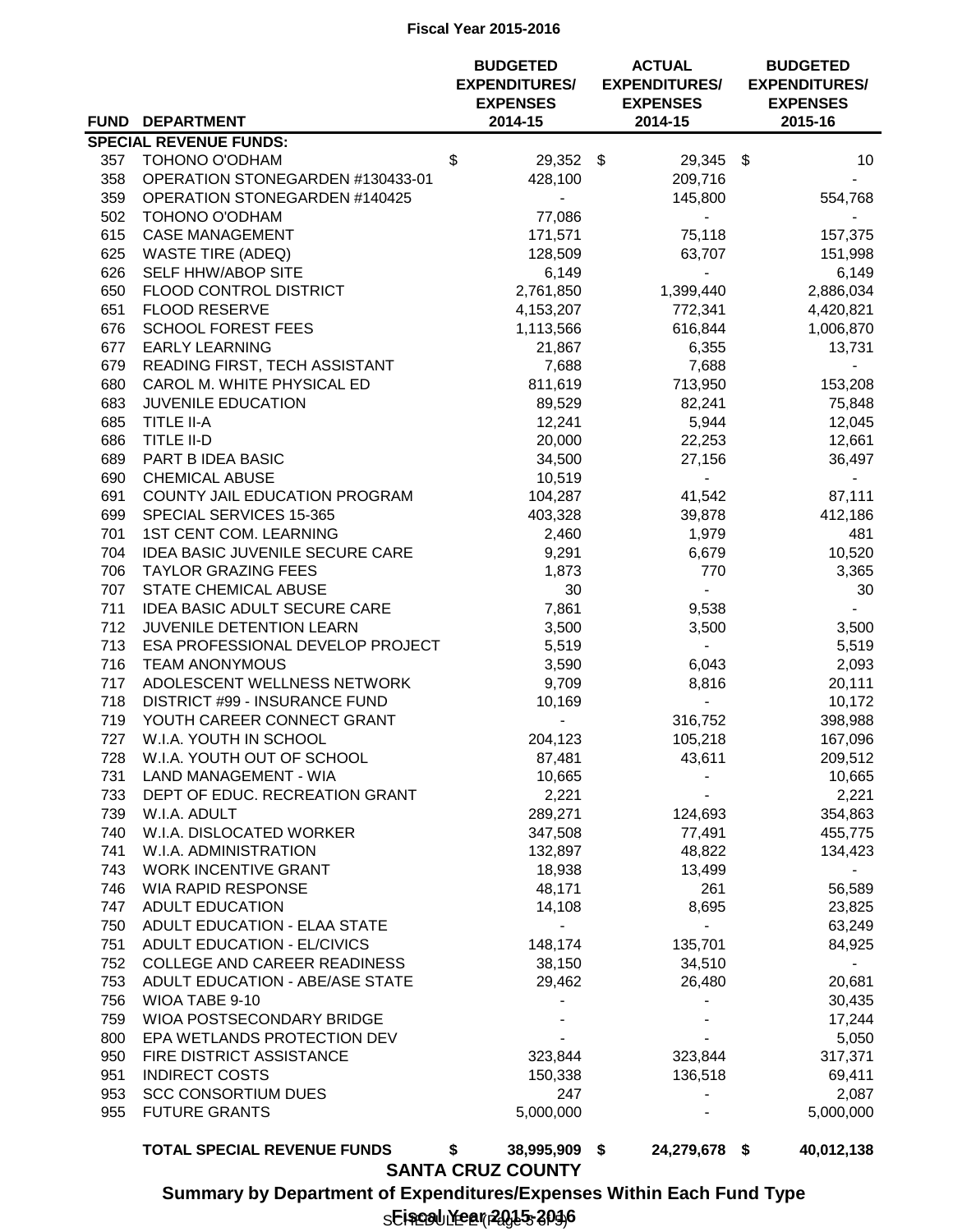|     |                                    | <b>BUDGETED</b><br><b>EXPENDITURES/</b><br><b>EXPENSES</b> | <b>ACTUAL</b><br><b>EXPENDITURES/</b><br><b>EXPENSES</b> |     | <b>BUDGETED</b><br><b>EXPENDITURES/</b><br><b>EXPENSES</b> |
|-----|------------------------------------|------------------------------------------------------------|----------------------------------------------------------|-----|------------------------------------------------------------|
|     | FUND DEPARTMENT                    | 2014-15                                                    | 2014-15                                                  |     | 2015-16                                                    |
|     | <b>DEBT SERVICE FUND:</b>          |                                                            |                                                          |     |                                                            |
| 121 | <b>BOND INTEREST REDEMPTION</b>    | \$<br>1,094,515                                            | \$<br>996,308                                            | \$  | 1,099,745                                                  |
|     | <b>TOTAL DEBT SERVICE FUND</b>     | \$<br>1,094,515 \$                                         | 996,308 \$                                               |     | 1,099,745                                                  |
|     | <b>CAPITAL PROJECTS FUNDS:</b>     |                                                            |                                                          |     |                                                            |
| 400 | APRON RECONSTRUCTION               | \$<br>1,770,258 \$                                         |                                                          | \$  | 1,850,000                                                  |
| 407 | PHASE I APRON DESIGN               | 100,000                                                    | 46,293                                                   |     |                                                            |
| 412 | ENVIRONMENTAL ASSESSMENT           | 203,000                                                    | 127,624                                                  |     | 203,021                                                    |
| 414 | AIRPORT MASTER PLAN UPDATE         |                                                            | 4,102                                                    |     | 6,203                                                      |
| 441 | <b>COURTHOUSE CONSTRUCTION</b>     | 16,249                                                     | $\overline{\phantom{0}}$                                 |     | 53,350                                                     |
| 442 | <b>JAIL DISTRICT CONSTRUCTION</b>  | 92,179                                                     | 1,400                                                    |     | 201,722                                                    |
| 451 | RIO RICO ROAD IMPROVEMENT - CDBG   | 380,341                                                    | 336,599                                                  |     | 40,000                                                     |
| 453 | <b>CDBG - GORRION COURT</b>        |                                                            | (2,099)                                                  |     | 2,099                                                      |
| 490 | <b>C.D.B.G. PROJECTS</b>           | 59,634                                                     |                                                          |     | 59,634                                                     |
|     | <b>TOTAL CAPITAL PROJECTS FUND</b> | \$<br>2,621,661                                            | \$<br>513,918 \$                                         |     | 2,416,029                                                  |
|     | <b>ENTERPRISE FUND:</b>            |                                                            |                                                          |     |                                                            |
| 500 | <b>LANDFILL</b>                    | \$<br>1,075,138 \$                                         | 1,214,940 \$                                             |     | 1,542,652                                                  |
| 501 | <b>LANDFILL RESERVE</b>            | 1,859,942                                                  | 571,248                                                  |     | 1,824,973                                                  |
|     | <b>TOTAL ENTERPRISE FUND</b>       | \$<br>2,935,080                                            | \$<br>1,786,189                                          | -\$ | 3,367,625                                                  |
|     | <b>EXPENDABLE TRUST FUND:</b>      | \$                                                         | \$                                                       | \$  |                                                            |
|     | <b>TOTAL EXPENDABLE TRUST FUND</b> | \$                                                         | \$                                                       | \$  |                                                            |
|     | TOTAL EXPENDITURES OF ALL FUNDS    | \$<br>74,308,956                                           | \$<br>46,512,019                                         | \$  | 76,145,313                                                 |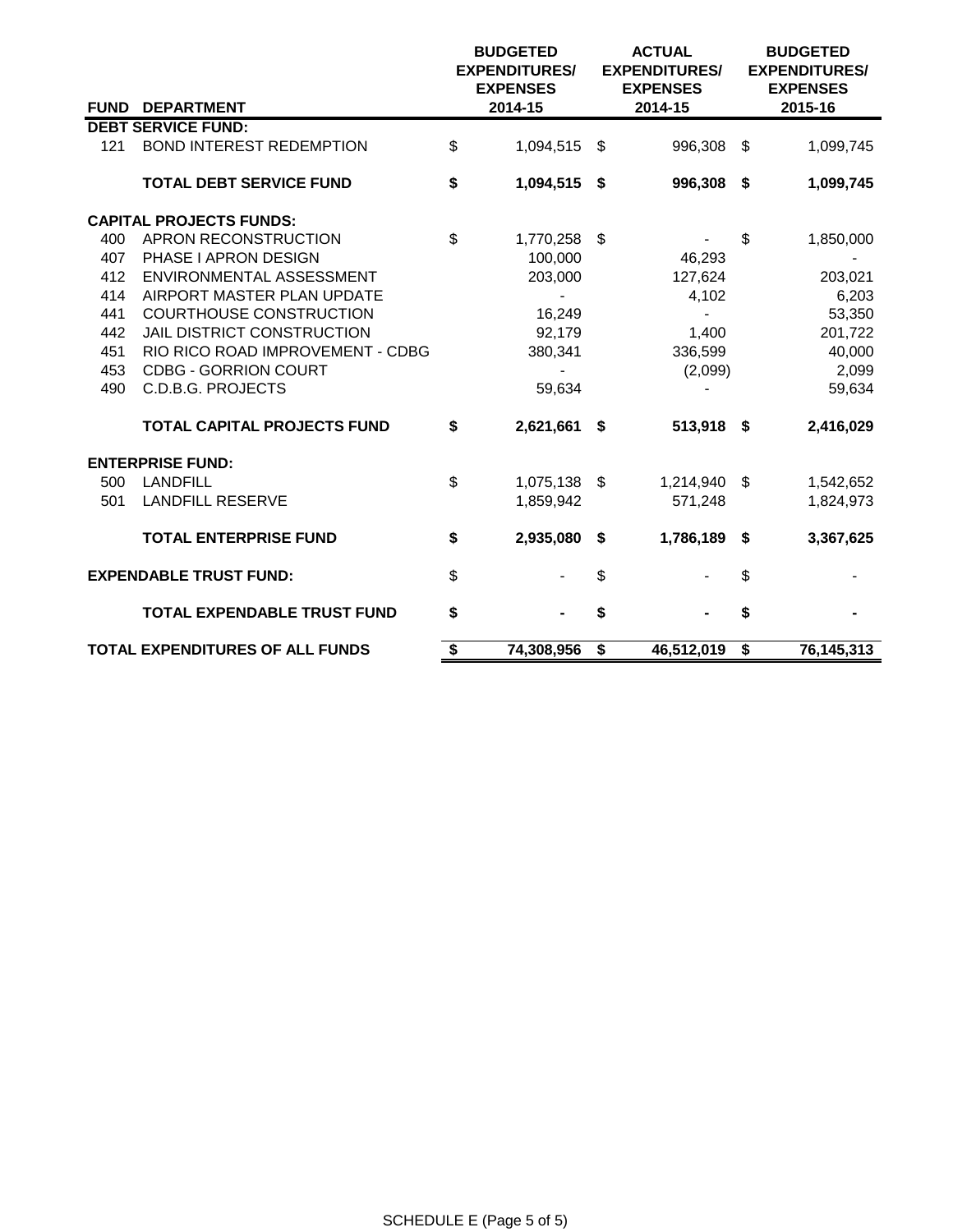|    |                                        | <b>BUDGETED</b><br><b>EXPENDITURES/</b><br><b>EXPENSES</b> | <b>ACTUAL</b><br><b>EXPENDITURES/</b><br><b>EXPENSES</b> |    | <b>BUDGETED</b><br><b>EXPENDITURES/</b><br><b>EXPENSES</b> |
|----|----------------------------------------|------------------------------------------------------------|----------------------------------------------------------|----|------------------------------------------------------------|
|    | <b>FUND/DEPARTMENT</b>                 | 2014-15                                                    | 2014-15                                                  |    | 2015-16                                                    |
| 01 | <b>ASSESSOR:</b>                       |                                                            |                                                          |    |                                                            |
|    | 100-01 GENERAL FUND                    | \$<br>835,552 \$                                           | 741,585 \$                                               |    | 828,236                                                    |
|    | 110-01 ASSESSOR RET. & CONVERSION      | 76,016                                                     | 2,467                                                    |    | 73,549                                                     |
|    | <b>TOTAL ASSESSOR</b>                  | \$<br>911,568 \$                                           | 744,052 \$                                               |    | 901,785                                                    |
| 02 | <b>COUNTY ATTORNEY:</b>                |                                                            |                                                          |    |                                                            |
|    | 100-02 ATTORNEY                        | \$<br>1,227,369 \$                                         | 1,263,446                                                | \$ | 1,261,363                                                  |
|    | 125-02 PROSECUTION HIDTA (PIMA)        | 231,222                                                    | 223,363                                                  |    | 279,046                                                    |
|    | 126-02 ATTORNEY'S DIVERSION PROG.      | 19,809                                                     | 13,769                                                   |    | 9,943                                                      |
|    | 127-02 VICTIM RIGHTS NOTIFICATION      | 64,281                                                     | 46,596                                                   |    | 45,730                                                     |
|    | 128-02 BAD CHECK COLLECTION            | 21,052                                                     | 21,695                                                   |    | 25,043                                                     |
|    | 130-02 COST OF PROSECUTION             | 197                                                        | 3,621                                                    |    | 199                                                        |
|    | 132-02 FILL THE GAP (ATTORNEY)         | 18,601                                                     | 10,524                                                   |    | 10,094                                                     |
|    | 133-02 5% FILL THE GAP (ATTORNEY)      | 16,857                                                     | 1,752                                                    |    | 15,724                                                     |
|    | 134-02 ANTI-RACKETEERING               | 388,813                                                    | 392,519                                                  |    | 454,040                                                    |
|    | 135-02 A.C.J.C. PROSECUTION #6         | 49,380                                                     | 48,064                                                   |    | 49,089                                                     |
|    | 136-02 VICTIM COMPENSATION RESTITUTION | 24,438                                                     | 1,198                                                    |    | 31,811                                                     |
|    | 138-02 VICTIM'S COMPENSATION ACJC      |                                                            | 20,876                                                   |    |                                                            |
|    | 139-02 ATTORNEY'S ENHANCEMENT          | 166,152                                                    | 141,690                                                  |    | 142,522                                                    |
|    | 140-02 CRIME VICTIM ASSISTANCE         | 22,073                                                     | 16,863                                                   |    | 22,073                                                     |
|    | 141-02 FEDERAL SEIZURE                 | 952                                                        |                                                          |    | 973                                                        |
|    | 142-02 AUTO THEFT AUTHORITY            | 52,735                                                     | 37,940                                                   |    | 64,411                                                     |
|    | 143-02 PROGRAM INCOME-COUNTY ATTORNEY  | 9,546                                                      |                                                          |    | 11,701                                                     |
|    | 148-02 DOMESTIC VIOLENCE STOP GRANT    | 137,321                                                    | 158,196                                                  |    | 205,904                                                    |
|    | 149-02 VICTIM SERVICES DONATIONS       | 790                                                        |                                                          |    | 790                                                        |
|    | 151-02 FEDERAL PROGRAM INCOME - CA     |                                                            | 3,002                                                    |    | 2,000                                                      |
|    | 154-02 ADHS OVERTIME #130435-01        | 7,162                                                      | 3,558                                                    |    |                                                            |
|    | 155-02 SLOT GRANT-COUNTY ATTORNEY      |                                                            | 18,833                                                   |    |                                                            |
|    |                                        |                                                            |                                                          |    |                                                            |
|    | <b>TOTAL COUNTY ATTORNEY</b>           | \$<br>2,458,750 \$                                         | 2,427,504                                                | -S | 2,632,456                                                  |
| 04 | <b>BOARD OF SUPERVISORS:</b>           |                                                            |                                                          |    |                                                            |
|    | 100-04 BOARD OF SUPERVISORS            | \$<br>7,106,808 \$                                         | 2,643,207 \$                                             |    | 7,133,153                                                  |
|    | 120-04 1904 COURTHOUSE                 | 51,500                                                     | 40,077                                                   |    | 51,500                                                     |
|    | 121-04 DEBT SERVICE FUND               | 1,094,515                                                  | 996,308                                                  |    | 1,099,745                                                  |
|    | 441-04 COURTHOUSE CONSTRUCTION         | 16,249                                                     | $\overline{\phantom{a}}$                                 |    | 53,350                                                     |
|    | 955-04 FUTURE GRANTS                   | 5,000,000                                                  |                                                          |    | 5,000,000                                                  |
|    | <b>TOTAL BOARD OF SUPERVISORS</b>      | \$<br>13,269,072 \$                                        | 3,679,592 \$                                             |    | 13,337,748                                                 |
| 05 | <b>AIRPORT:</b>                        |                                                            |                                                          |    |                                                            |
|    | 100-05 AIRPORT                         | \$<br>166,695 \$                                           | 19,049 \$                                                |    | 166,695                                                    |
|    | 400-05 APRON RECONSTRUCTION            | 1,770,258                                                  | $\blacksquare$                                           |    | 1,850,000                                                  |
|    | 407-05 PHASE I APRON DESIGN            | 100,000                                                    | 46,293                                                   |    |                                                            |
|    | 412-05 ENVIRONMENTAL ASSESSMENT        | 203,000                                                    | 127,624                                                  |    | 203,021                                                    |
|    | 414-05 AIRPORT MASTER PLAN             |                                                            | 4,102                                                    |    | 6,203                                                      |
|    | <b>TOTAL AIRPORT</b>                   | \$<br>2,239,953 \$                                         | 197,068 \$                                               |    | 2,225,919                                                  |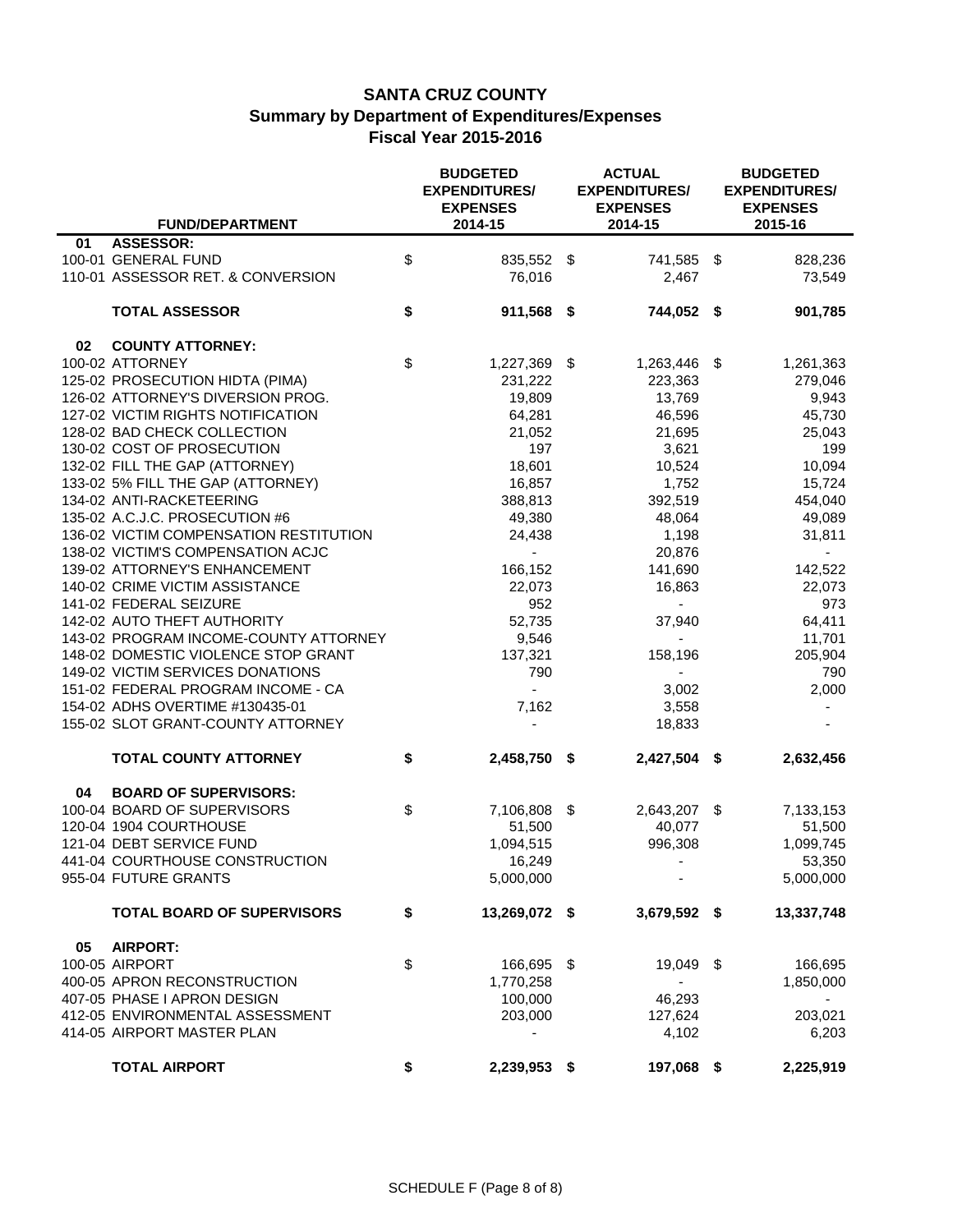|    |                                          | <b>BUDGETED</b><br><b>EXPENDITURES/</b><br><b>EXPENSES</b> |      | <b>ACTUAL</b><br><b>EXPENDITURES/</b><br><b>EXPENSES</b> |      | <b>BUDGETED</b><br><b>EXPENDITURES/</b><br><b>EXPENSES</b> |
|----|------------------------------------------|------------------------------------------------------------|------|----------------------------------------------------------|------|------------------------------------------------------------|
|    | <b>FUND/DEPARTMENT</b>                   | 2014-15                                                    |      | 2014-15                                                  |      | 2015-16                                                    |
| 07 | <b>CLERK OF SUPERIOR COURT:</b>          |                                                            |      |                                                          |      |                                                            |
|    | 100-07 CLERK SUPERIOR COURT              | \$<br>719,519 \$                                           |      | 649,625 \$                                               |      | 741,911                                                    |
|    | 180-07 CLERK SUP. CRT. RETRIEVAL         | 68,472                                                     |      | 200                                                      |      | 78,962                                                     |
|    | 181-07 EXPED CHILD SUPPORT & VISITATION  | 72,181                                                     |      |                                                          |      | 77,875                                                     |
|    | 182-07 SPOUSAL MAINTENANCE FUND          | 10,505                                                     |      |                                                          |      | 11,285                                                     |
|    | 183-07 CHILD SUPPORT AUTOMATION          | 1,852                                                      |      |                                                          |      | 1,852                                                      |
|    | 184-07 DOMESTIC REL. ED. MEDIATION FD    | 7,738                                                      |      |                                                          |      | 9,244                                                      |
|    | 185-07 NON IV-D CONVERSION FUND          | 706                                                        |      |                                                          |      | 707                                                        |
|    | 186-07 EMANCIPATION ADMINISTRATIVE COSTS | 33                                                         |      |                                                          |      | 33                                                         |
|    | <b>TOTAL CLERK OF SUPERIOR COURT</b>     | \$<br>881,006 \$                                           |      | 649,825                                                  | \$   | 921,869                                                    |
| 12 | <b>ELECTIONS:</b>                        |                                                            |      |                                                          |      |                                                            |
|    | 100-12 ELECTIONS                         | \$<br>332,588                                              | - \$ | 222,070                                                  | -\$  | 338,347                                                    |
|    | <b>TOTAL ELECTIONS</b>                   | \$<br>332,588 \$                                           |      | 222,070                                                  | - \$ | 338,347                                                    |
| 13 | <b>EMERGENCY SERVICES:</b>               |                                                            |      |                                                          |      |                                                            |
|    | 100-13 EMERGENCY SERVICES                | \$<br>308,331                                              | \$   | 242,299                                                  | -\$  | 274,600                                                    |
|    | 203-13 L.E.P.C. GRANT FY 99-00           | 23,209                                                     |      | 886                                                      |      | 3,969                                                      |
|    | 205-13 DOMESTIC HAZARDOUS TRAINING       |                                                            |      | 24,308                                                   |      | 2,662                                                      |
|    | 206-13 EMERGENCY RESPONSE FUND           |                                                            |      | 16,637                                                   |      | 17,952                                                     |
|    | 209-13 CITIZEN CORPS TRAINING #130405-01 | 508                                                        |      | 505                                                      |      | 7,000                                                      |
|    | <b>TOTAL EMERGENCY MANAGEMENT</b>        | \$<br>332,048 \$                                           |      | 284,634 \$                                               |      | 306,183                                                    |
| 14 | <b>FINANCE:</b>                          |                                                            |      |                                                          |      |                                                            |
|    | 100-14 FINANCE                           | \$<br>1,974,949                                            | \$   | 784,283                                                  | \$   | 2,000,561                                                  |
|    |                                          |                                                            |      |                                                          |      |                                                            |
|    | <b>TOTAL FINANCE</b>                     | \$<br>1,974,949                                            | -\$  | 784,283 \$                                               |      | 2,000,561                                                  |
| 15 | <b>GROUNDS AND MAINTENANCE:</b>          |                                                            |      |                                                          |      |                                                            |
|    | 100-15 GROUNDS & MAINTENANCE             | \$<br>3,228,988 \$                                         |      | 1,178,509 \$                                             |      | 3,296,582                                                  |
|    |                                          |                                                            |      |                                                          |      |                                                            |
|    | <b>TOTAL GROUNDS AND MAINTENANCE</b>     | \$<br>3,228,988 \$                                         |      | 1,178,509 \$                                             |      | 3,296,582                                                  |
| 17 | <b>JUSTICE COURT #1:</b>                 |                                                            |      |                                                          |      |                                                            |
|    | 100-17 JUSTICE COURT #1                  | \$<br>605,504 \$                                           |      | 548,659 \$                                               |      | 599,451                                                    |
|    | 225-17 J.P. #1 TIME PAYMENT FEES         | 47,653                                                     |      |                                                          |      | 50,221                                                     |
|    | 227-17 CIRCLES OF PEACE                  | 4,197                                                      |      | 8,446                                                    |      | 6,593                                                      |
|    | 228-17 J.P. #1 FARE PROGRAM              | 2,219                                                      |      |                                                          |      | 5,464                                                      |
|    | 229-17 INCREASING EFFICIENCY             | 13,469                                                     |      |                                                          |      | 13,469                                                     |
|    | 230-17 \$13 ASSESSMENT FUND - JP #1      | 245                                                        |      |                                                          |      | 25,766                                                     |
|    | 231-17 COURT ENHANCEMENT FEE - JP #1     | 97,004                                                     |      | 36,776                                                   |      | 104,749                                                    |
|    | <b>TOTAL JUSTICE COURT #1</b>            | \$<br>770,291 \$                                           |      | 593,880 \$                                               |      | 805,713                                                    |
| 18 | <b>JUSTICE COURT #2:</b>                 |                                                            |      |                                                          |      |                                                            |
|    | 100-18 JUSTICE COURT #2                  | \$<br>175,612 \$                                           |      | 171,727 \$                                               |      | 178,701                                                    |
|    | 245-18 J.P. #2 TIME PAYMENT FEES         | 3,635                                                      |      | 9,999                                                    |      | 1,000                                                      |
|    | 246-18 J.P. #2 FARE PROGRAM              | 835                                                        |      |                                                          |      | 949                                                        |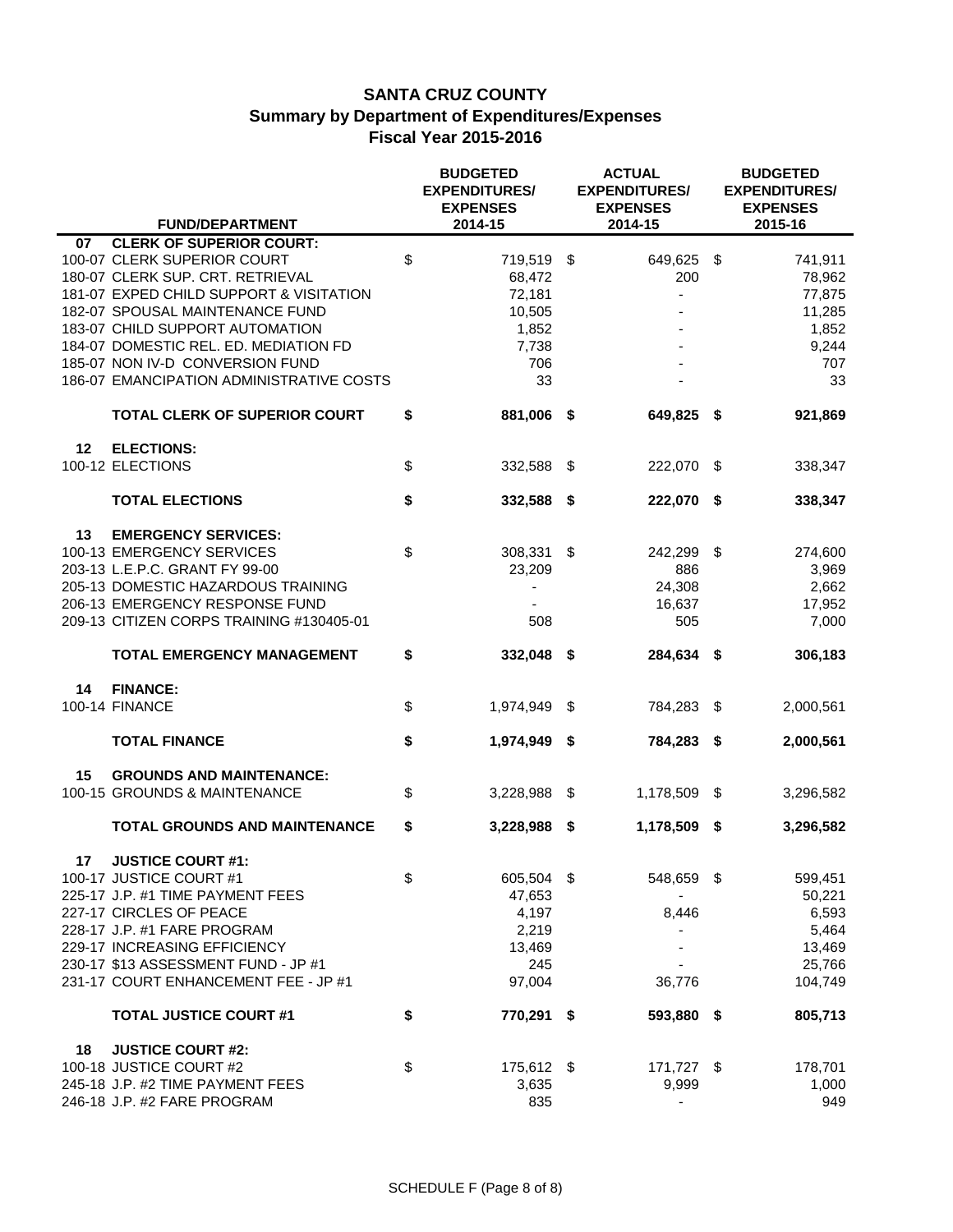|                     |                                                                                                                                                                      | <b>BUDGETED</b><br><b>EXPENDITURES/</b><br><b>EXPENSES</b> | <b>ACTUAL</b><br><b>EXPENDITURES/</b><br><b>EXPENSES</b> |     | <b>BUDGETED</b><br><b>EXPENDITURES/</b><br><b>EXPENSES</b> |
|---------------------|----------------------------------------------------------------------------------------------------------------------------------------------------------------------|------------------------------------------------------------|----------------------------------------------------------|-----|------------------------------------------------------------|
|                     | <b>FUND/DEPARTMENT</b>                                                                                                                                               | 2014-15                                                    | 2014-15                                                  |     | 2015-16                                                    |
| 18                  | <b>JUSTICE COURT #2:</b><br>247-18 \$13 ASSESSMENT FUND - JP #2<br>248-18 COURT ENHANCEMENT FEE - JP #2                                                              | \$<br>$2,609$ \$<br>21,552                                 |                                                          | \$  | 5,286<br>31,005                                            |
|                     | <b>TOTAL JUSTICE COURT #2</b>                                                                                                                                        | \$<br>204,243 \$                                           | 181,727 \$                                               |     | 216,941                                                    |
| 19                  | <b>INFORMATION TECHNOLOGY:</b><br>100-19 INFORMATION TECHNOLOGY                                                                                                      | \$<br>677,271 \$                                           | 652,294 \$                                               |     | 722,709                                                    |
|                     | <b>TOTAL INFORMATION TECHNOLOGY</b>                                                                                                                                  | \$<br>677,271 \$                                           | 652,294 \$                                               |     | 722,709                                                    |
| 20<br>100-20 G.I.S. | <b>G.I.S:</b>                                                                                                                                                        | \$<br>39,750 \$                                            | $3,079$ \$                                               |     | 39,750                                                     |
|                     | <b>TOTAL G.I.S.</b>                                                                                                                                                  | \$<br>39,750 \$                                            | $3,079$ \$                                               |     | 39,750                                                     |
| 23                  | <b>BUILDING CODES:</b><br>100-23 BUILDING CODES                                                                                                                      | \$<br>212,558 \$                                           | 163,550                                                  | -\$ | 261,350                                                    |
|                     | <b>TOTAL BUILDING CODES</b>                                                                                                                                          | \$<br>212,558 \$                                           | 163,550 \$                                               |     | 261,350                                                    |
| 24                  | <b>PLANNING:</b><br>100-24 PLANNING & ZONING<br>800-24 EPA WETLANDS PROTECTION DEV                                                                                   | \$<br>382,140 \$                                           | 251,985 \$                                               |     | 393,139<br>5,050                                           |
|                     | <b>TOTAL PLANNING</b>                                                                                                                                                | \$<br>382,140 \$                                           | 251,985 \$                                               |     | 398,189                                                    |
| 27                  | <b>RECORDER - ELECTION:</b><br>100-27 RECORDER - ELECTION<br>118-12 HAVA BLOCK GRANT                                                                                 | \$<br>262,172 \$<br>15,168                                 | 151,293                                                  | -\$ | 239,283<br>15,172                                          |
|                     | <b>TOTAL RECORDER - ELECTION</b>                                                                                                                                     | \$<br>277,340 \$                                           | 151,293 \$                                               |     | 254,455                                                    |
| 28                  | <b>RECORDER:</b><br>100-28 RECORDER<br>111-28 RECORDER RETRIEVAL CONVERS.                                                                                            | \$<br>240,312 \$<br>280,405                                | 227,232 \$<br>15,461                                     |     | 276,577<br>291,252                                         |
|                     | <b>TOTAL RECORDER</b>                                                                                                                                                | \$<br>520,717 \$                                           | 242,692 \$                                               |     | 567,829                                                    |
| 29                  | <b>SUPERIOR COURT:</b><br>100-29 SUPERIOR COURT<br>250-29 CASA PROGRAM FUND<br>251-29 MODEL COURT<br>252-29 D.E.S. IV-D                                              | \$<br>1,128,221 \$<br>47,585<br>12,787<br>81,569           | 1,031,949 \$<br>41,288<br>15,126<br>80,447               |     | 1,312,161<br>41,392<br>12,787<br>81,569                    |
|                     | 254-29 COMMUNITY ADVISORY BOARD<br>255-29 TRAFFIC CASE PROCESSING FUND<br>256-29 FTG-INDIGENT DEFENSE<br>257-29 LAW LIBRARY<br>258-29 DOMESTIC REL. ED. CHILD ISSUES | 23<br>25,188<br>1,525<br>65,579<br>4,000                   | 23,367<br>3,390                                          |     | 23<br>188<br>25<br>65,839<br>3,500                         |
|                     | 259-29 FILL THE GAP (5%)                                                                                                                                             | 75,358                                                     | 418                                                      |     | 78,268                                                     |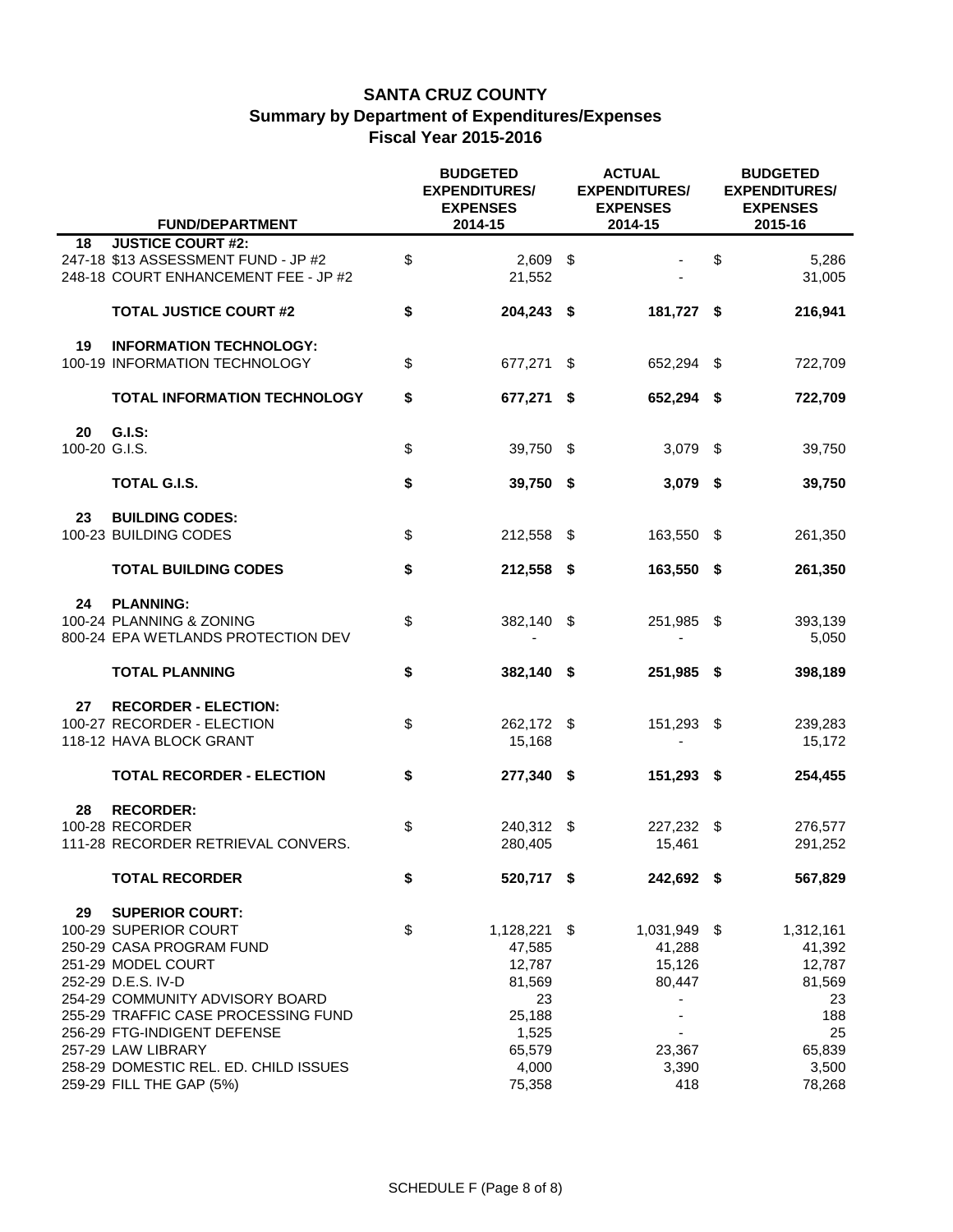| <b>FUND/DEPARTMENT</b>                  | <b>BUDGETED</b><br><b>EXPENDITURES/</b><br><b>EXPENSES</b><br>2014-15 | <b>ACTUAL</b><br><b>EXPENDITURES/</b><br><b>EXPENSES</b><br>2014-15 | <b>BUDGETED</b><br><b>EXPENDITURES/</b><br><b>EXPENSES</b><br>2015-16 |
|-----------------------------------------|-----------------------------------------------------------------------|---------------------------------------------------------------------|-----------------------------------------------------------------------|
| <b>SUPERIOR COURT:</b><br>29            |                                                                       |                                                                     |                                                                       |
|                                         |                                                                       |                                                                     |                                                                       |
| 260-29 SUPERIOR COURT FILL THE GAP      | \$<br>500,056 \$                                                      | 647 \$                                                              | 548,123                                                               |
| 261-29 5% FILL THE GAP INDIGENT DEFENSE | 247,321                                                               |                                                                     | 271,295                                                               |
| 262-29 J.C.E.F. COURT FEES              | 151,375                                                               | 16,389                                                              | 146,449                                                               |
| 263-29 FARE PROGRAM                     | 462                                                                   |                                                                     | 567                                                                   |
| 264-29 STATE - FILL THE GAP             | 15,000                                                                | 14,447                                                              | 15,000                                                                |
| <b>TOTAL SUPERIOR COURT</b>             | \$<br>2,356,049 \$                                                    | 1,227,468 \$                                                        | 2,577,186                                                             |
| <b>TREASURER:</b><br>31                 |                                                                       |                                                                     |                                                                       |
| 100-31 TREASURER                        | \$<br>497,675 \$                                                      | 445,848 \$                                                          | 531,824                                                               |
| 112-31 TAXPAYER INFORMATION             | 43,544                                                                |                                                                     | 54,920                                                                |
| <b>TOTAL TREASURER</b>                  | \$<br>541,219 \$                                                      | 445,848 \$                                                          | 586,744                                                               |
| <b>PROBATION:</b><br>32 <sub>2</sub>    |                                                                       |                                                                     |                                                                       |
| 273-32 JUVENILE INTENSIVE PROBATION     | \$<br>251,882 \$                                                      | 189,941                                                             | \$<br>197,712                                                         |
| 274-32 JCEF JIPS SUPPLEMENTAL           |                                                                       | 2                                                                   |                                                                       |
| 275-32 PIC ACT                          | 297,568                                                               | 252,854                                                             | 271,152                                                               |
| 276-32 STATE AID                        | 178,158                                                               | 153,350                                                             | 174,765                                                               |
| 278-32 DIVERSION CONSEQUENCES           | 3,750                                                                 | 2,105                                                               | 8,454                                                                 |
| 279-32 JUVENILE TREATMENT SERVICES      | 176,235                                                               | 175,914                                                             | 178,450                                                               |
| 280-32 FAMILY COUNSELING                | 27,652                                                                | 9,343                                                               | 28,899                                                                |
| 281-32 JUVENILE DIVERSION FEES          | 86,550                                                                |                                                                     | 91,207                                                                |
| 282-32 JUVENILE PROBATION FEES          | 130,780                                                               | 555                                                                 | 133,115                                                               |
| 283-32 JUV PARENTAL ASSMNT EXTRA FEE    | 19,460                                                                |                                                                     |                                                                       |
|                                         |                                                                       |                                                                     | 20,076                                                                |
| 287-32 JAIBG JUV                        | 209                                                                   |                                                                     | 209                                                                   |
| 288-32 JAIBG #2                         | 387                                                                   |                                                                     | 387                                                                   |
| 289-32 JUV DIVERSION SVC FEES - OVER    | 5,782                                                                 |                                                                     | 6,898                                                                 |
| <b>TOTAL PROBATION</b>                  | \$<br>1,178,413 \$                                                    | 784,064 \$                                                          | 1,111,324                                                             |
| 35<br><b>ADULT PROBATION:</b>           |                                                                       |                                                                     |                                                                       |
| 100-35 ADULT PROBATION                  | \$<br>515,285 \$                                                      | 457,224 \$                                                          | 548,134                                                               |
| 300-32 COMMUNITY PUNISHMENT PROG.       | 136,441                                                               | 82,969                                                              | 124,356                                                               |
| 301-32 STATE AID ENHANCEMENT            | 332,030                                                               | 336,119                                                             | 315,888                                                               |
| 303-32 DRUG TREATMENT & EDUCATION       | 22,123                                                                | 18,385                                                              | 20,494                                                                |
| 305-32 VICTIM RIGHTS-PROBATION          | 22,924                                                                | 18,546                                                              | 20,383                                                                |
| 306-32 ADULT PROBATION DRUG TESTING     | 21,170                                                                |                                                                     | 20,870                                                                |
| 307-32 PROB FEES INTERSTATE COMP 30%    | 8,929                                                                 | 69                                                                  | 9,932                                                                 |
| 308-32 ADULT PROBATION FEES             | 350,130                                                               | 55,864                                                              | 416,866                                                               |
| 309-32 ADULT PROBATION EXTRA FEES       | 113,474                                                               | $\blacksquare$                                                      | 114,666                                                               |
| 310-32 ADULT INTENSIVE PROBATION        | 324,591                                                               | 338,768                                                             | 310,561                                                               |
| 312-32 PROBATION PAROLE SERVICES        | 54,616                                                                | 975                                                                 | 53,816                                                                |
| 313-32 GLOBAL POSITIONING SYSTEM        | 1,192                                                                 | 991                                                                 | 1,301                                                                 |
| <b>TOTAL ADULT PROBATION</b>            | \$<br>1,902,905 \$                                                    | 1,309,911 \$                                                        | 1,957,267                                                             |
| <b>JUVENILE DETENTION:</b><br>37        |                                                                       |                                                                     |                                                                       |
| 325-37 JAIL DISTRICT                    | \$<br>2,038,657 \$                                                    | 2,047,859 \$                                                        | 2,135,979                                                             |
| 442-37 JAIL DISTRICT CONSTRUCTION       | 27,654                                                                | 420                                                                 | 60,517                                                                |
| <b>TOTAL JUVENILE DETENTION</b>         | \$<br>2,066,311 \$                                                    | 2,048,279 \$                                                        | 2,196,496                                                             |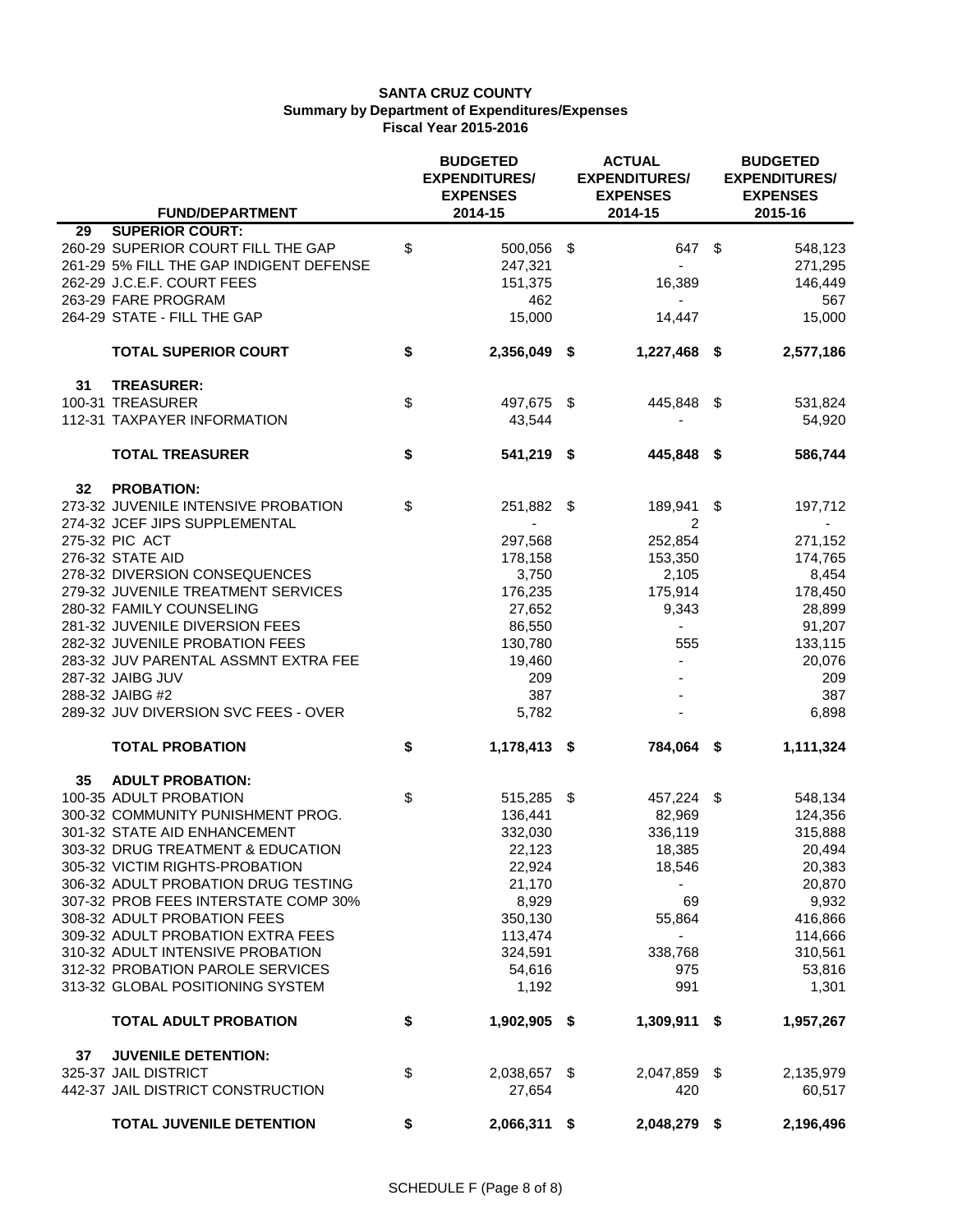|    |                                             | <b>BUDGETED</b><br><b>EXPENDITURES/</b><br><b>EXPENSES</b> | <b>ACTUAL</b><br><b>EXPENDITURES/</b><br><b>EXPENSES</b> | <b>BUDGETED</b><br><b>EXPENDITURES/</b><br><b>EXPENSES</b> |
|----|---------------------------------------------|------------------------------------------------------------|----------------------------------------------------------|------------------------------------------------------------|
|    | <b>FUND/DEPARTMENT</b>                      | 2014-15                                                    | 2014-15                                                  | 2015-16                                                    |
| 38 | <b>CONSTABLE #1:</b><br>100-38 CONSTABLE #1 | \$<br>73,521 \$                                            | 71,107 \$                                                | 78,397                                                     |
|    | <b>TOTAL CONSTABLE #1</b>                   | \$<br>73,521 \$                                            | 71,107 \$                                                | 78,397                                                     |
| 39 | <b>SHERIFF:</b>                             |                                                            |                                                          |                                                            |
|    | 100-39 SHERIFF                              | \$<br>$3,762,131$ \$                                       | 3,424,402                                                | \$<br>3,828,041                                            |
|    | 134-39 ANTI-RACKETEERING                    | 174,014                                                    | 73,599                                                   |                                                            |
|    | 325-39 JAIL DISTRICT                        | 4,727,813                                                  | 5,080,288                                                | 5,705,613                                                  |
|    | 327-39 SHERIFF A.C.J.C.                     | $\blacksquare$                                             | 135,289                                                  | 169,526                                                    |
|    | 329-39 COMMISSARY FUND                      | 228,219                                                    | 147,568                                                  | 117,553                                                    |
|    | 330-39 JAIL ENHANCEMENT                     | 415,139                                                    | 186,746                                                  | 404,352                                                    |
|    | 331-39 GOHS DUI GRANT                       |                                                            | 26,150                                                   |                                                            |
|    | 332-39 VICTIM BILL OF RIGHTS                |                                                            | 10,100                                                   | 10,101                                                     |
|    | 337-39 DOJ BULLETPROOF VEST                 |                                                            | 9,481                                                    | $\blacksquare$                                             |
|    | 338-39 AATA LAW ENFORCEMENT GRANT           | 625                                                        | $\sim$                                                   | 625                                                        |
|    | 342-39 PROGRAM INCOME-METRO                 | 25,000                                                     | 1,670                                                    | 37,893                                                     |
|    | 344-39 ANTI-METH INITIATIVE                 | 64                                                         | $\blacksquare$                                           | 64                                                         |
|    | 346-39 ACJC/JAG UNDER \$10,000              | 1,476                                                      |                                                          | 1,476                                                      |
|    | 351-39 FEDERAL PROGRAM INCOME - MTF         | 656                                                        | 14,013                                                   | 17,126                                                     |
|    | 352-39 BORDER SECURITY ENHANCEMENT          | $\blacksquare$                                             |                                                          | 72                                                         |
|    | 353-39 OFFICER SAFETY EQUIPMENT - SO        | 20,511                                                     |                                                          | 28,390                                                     |
|    | 354-39 ICE GRANT                            | 341,257                                                    | 302,428                                                  | 317,852                                                    |
|    | 355-39 OPERATION STONE GARDEN #999435       |                                                            | 496                                                      |                                                            |
|    | 357-39 TOHONO O'ODHAM                       | 29,352                                                     | 29,345                                                   | 10                                                         |
|    | 358-39 OPERATION STONEGARDEN #130433-01     | 428,100                                                    | 209,716                                                  |                                                            |
|    | 359-39 OPERATION STONEGARDEN #140425        |                                                            | 145,800                                                  | 554,768                                                    |
|    | 442-39 JAIL DISTRICT CONSTRUCTION           | 64,525                                                     | 980                                                      | 141,205                                                    |
|    | <b>TOTAL SHERIFF</b>                        | \$<br>10,218,882 \$                                        | 9,798,072 \$                                             | 11,334,667                                                 |
| 43 | <b>ROAD:</b>                                |                                                            |                                                          |                                                            |
|    | 105-43 ROAD FUND                            | \$<br>6,267,388 \$                                         | 5,589,500 \$                                             | 5,984,147                                                  |
|    | 106-43 ADOT HOUSE BILL 2565                 | 2,327                                                      |                                                          | 2,327                                                      |
|    | 107-43 PALO PARADO RAILROAD IMPROVEMENT     | 553                                                        |                                                          |                                                            |
|    | 451-43 RIO RICO ROAD IMPROVEMENT - CDBG     | 380,341                                                    | 336,599                                                  | 40,000                                                     |
|    | <b>TOTAL ROAD</b>                           | \$<br>6,650,609 \$                                         | 5,926,099 \$                                             | 6,026,474                                                  |
| 44 | <b>CONSTABLE #2:</b>                        |                                                            |                                                          |                                                            |
|    | 100-44 CONSTABLE #2                         | \$<br>30,027 \$                                            | 27,025 \$                                                | 30,614                                                     |
|    |                                             |                                                            |                                                          |                                                            |
|    | <b>TOTAL CONSTABLE #2</b>                   | \$<br>$30,027$ \$                                          | 27,025 \$                                                | 30,614                                                     |
| 45 | <b>OTHER AGENCIES:</b>                      |                                                            |                                                          |                                                            |
|    | 134-45 ANTI-RACKETEERING                    | \$<br>60,000 \$                                            | 106,468 \$                                               |                                                            |
|    | 950-45 FIRE DISTRICTS                       | 323,844                                                    | 323,844                                                  | 317,371                                                    |
|    |                                             |                                                            |                                                          |                                                            |
|    | <b>TOTAL OTHER AGENCIES</b>                 | \$<br>383,844 \$                                           | 430,312 \$                                               | 317,371                                                    |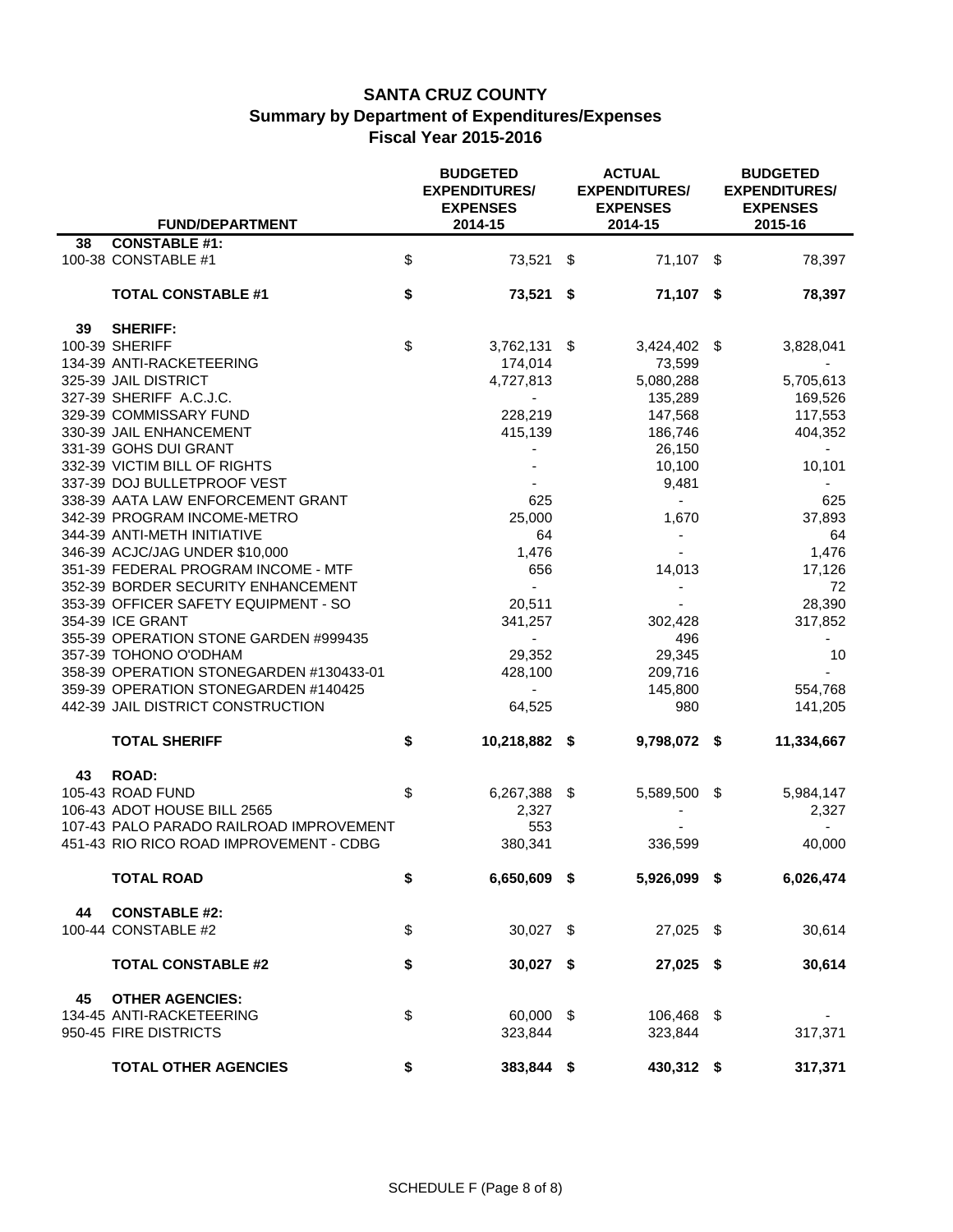|    |                                                              | <b>BUDGETED</b><br><b>EXPENDITURES/</b><br><b>EXPENSES</b> |     | <b>ACTUAL</b><br><b>EXPENDITURES/</b><br><b>EXPENSES</b> | <b>BUDGETED</b><br><b>EXPENDITURES/</b><br><b>EXPENSES</b> |
|----|--------------------------------------------------------------|------------------------------------------------------------|-----|----------------------------------------------------------|------------------------------------------------------------|
|    | <b>FUND/DEPARTMENT</b>                                       | 2014-15                                                    |     | 2014-15                                                  | 2015-16                                                    |
| 46 | <b>NOGALES POLICE DEPARTMENT</b><br>134-46 ANTI-RACKETEERING | \$<br>137,500 \$                                           |     | 175,863 \$                                               |                                                            |
|    | TOTAL NOGALES POLICE DEPARTMENT                              | \$<br>137,500 \$                                           |     | 175,863 \$                                               |                                                            |
| 52 | <b>ENVIRONMENTAL HEALTH:</b>                                 |                                                            |     |                                                          |                                                            |
|    | 325-52 JAIL DISTRICT                                         | \$<br>227,043 \$                                           |     | 291,038                                                  | \$<br>285,246                                              |
|    | 370-52 HEALTH SERVICE FUND                                   | 359,344                                                    |     | 235,146                                                  | 347,469                                                    |
|    | 377-52 BIO TERRORISM GRANT                                   | 197,490                                                    |     | 149,524                                                  | 204,773                                                    |
|    | 379-52 T.B. CONTROL                                          | 66,200                                                     |     | 59,260                                                   | 70,200                                                     |
|    | 381-52 EBOLA AWARD                                           |                                                            |     | $\blacksquare$                                           | 26,673                                                     |
|    | 383-52 IMMUNIZATION PROGRAM                                  |                                                            |     | 158,822                                                  |                                                            |
|    | 386-52 MEDICAL RESERVE CORP                                  | 22,057                                                     |     | 701                                                      | 24,347                                                     |
|    | <b>TOTAL ENVIRONMENTAL HEALTH</b>                            | \$<br>872,134 \$                                           |     | 894,491 \$                                               | 958,708                                                    |
| 55 | <b>ANIMAL CONTROL:</b>                                       |                                                            |     |                                                          |                                                            |
|    | 600-55 ANIMAL CONTROL                                        | \$<br>489,608 \$                                           |     | 630,122 \$                                               | 507,987                                                    |
|    | 601-55 ANIMAL CONTROL STERILIZATION                          | 36,125                                                     |     | 2,720                                                    | 43,413                                                     |
|    | 602-55 OFFICER SAFETY EQUIPMENT - AC                         | 1,778                                                      |     |                                                          | 2,410                                                      |
|    |                                                              |                                                            |     |                                                          |                                                            |
|    | <b>TOTAL ANIMAL CONTROL</b>                                  | \$<br>527,511 \$                                           |     | 632,842 \$                                               | 553,810                                                    |
| 61 | <b>PUBLIC FIDUCIARY:</b>                                     |                                                            |     |                                                          |                                                            |
|    | 100-61 PUBLIC FIDUCIARY                                      | \$<br>$3,225,149$ \$                                       |     | 2,889,425 \$                                             | 3,238,255                                                  |
|    | 615-61 CASE MANAGEMENT                                       | 171,571                                                    |     | 75,118                                                   | 157,375                                                    |
|    |                                                              |                                                            |     |                                                          |                                                            |
|    | <b>TOTAL PUBLIC FIDUCIARY</b>                                | \$<br>3,396,720 \$                                         |     | 2,964,543 \$                                             | 3,395,630                                                  |
| 63 | <b>CENTRAL PERMITS:</b>                                      |                                                            |     |                                                          |                                                            |
|    | 100-63 CENTRAL PERMITS                                       | \$<br>164,506                                              | -\$ | 33,321                                                   | \$<br>160,065                                              |
|    | <b>TOTAL CENTRAL PERMITS</b>                                 | \$<br>164,506 \$                                           |     | $33,321$ \$                                              | 160,065                                                    |
| 70 | <b>LANDFILL:</b>                                             |                                                            |     |                                                          |                                                            |
|    | 500-70 LANDFILL                                              | \$<br>1,075,138 \$                                         |     | 1,214,940 \$                                             | 1,542,652                                                  |
|    | 501-70 LANDFILL RESERVE                                      | 1,859,942                                                  |     | 571,248                                                  | 1,824,973                                                  |
|    | 502-70 TOHONO O'ODHAM                                        | 77,086                                                     |     |                                                          |                                                            |
|    | 625-70 WASTE TIRE (ADEQ)                                     | 128,509                                                    |     | 63,707                                                   | 151,998                                                    |
|    | 626-70 SELF HHW/ABOP SITE                                    | 6,149                                                      |     |                                                          | 6,149                                                      |
|    |                                                              |                                                            |     |                                                          |                                                            |
|    | <b>TOTAL LANDFILL</b>                                        | \$<br>3,146,824 \$                                         |     | 1,849,895 \$                                             | 3,525,772                                                  |
| 83 | <b>RECREATION:</b>                                           |                                                            |     |                                                          |                                                            |
|    | 100-83 RECREATION                                            | \$<br>401,686 \$                                           |     | 328,335 \$                                               | 398,828                                                    |
|    | <b>TOTAL RECREATION</b>                                      | \$<br>401,686 \$                                           |     | 328,335 \$                                               | 398,828                                                    |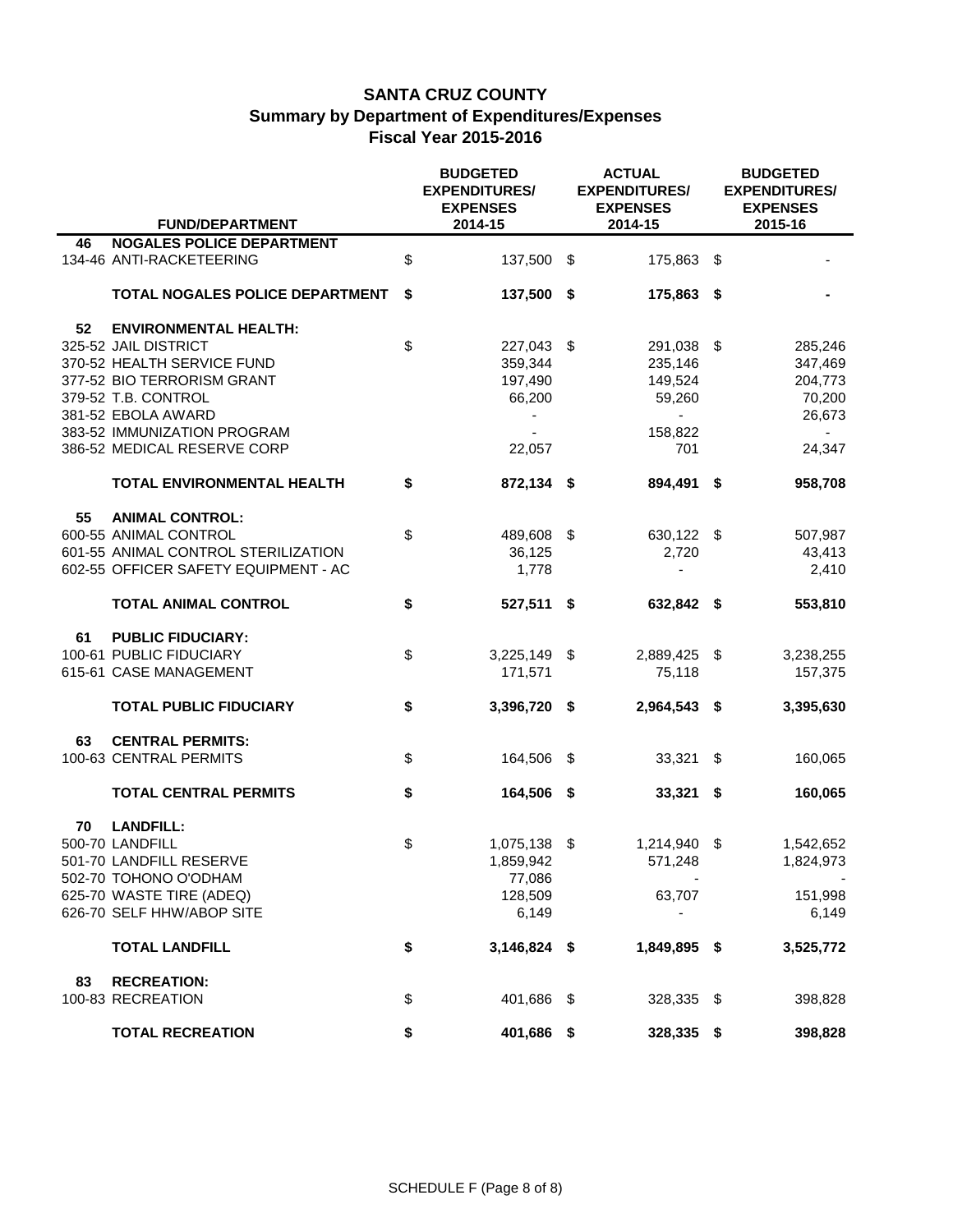|    | <b>FUND/DEPARTMENT</b>                  | <b>BUDGETED</b><br><b>EXPENDITURES/</b><br><b>EXPENSES</b><br>2014-15 | <b>ACTUAL</b><br><b>EXPENDITURES/</b><br><b>EXPENSES</b><br>2014-15 | <b>BUDGETED</b><br><b>EXPENDITURES/</b><br><b>EXPENSES</b><br>2015-16 |
|----|-----------------------------------------|-----------------------------------------------------------------------|---------------------------------------------------------------------|-----------------------------------------------------------------------|
| 84 | <b>FLOOD DISTRICT:</b>                  |                                                                       |                                                                     |                                                                       |
|    | 453-84 CDBG - GORRION COURT             | \$                                                                    | \$<br>$(2,099)$ \$                                                  | 2,099                                                                 |
|    | 650-84 FLOOD CONTROL DISTRICT           | 2,761,850                                                             | 1,399,440                                                           | 2,886,034                                                             |
|    | 651-84 FLOOD RESERVE                    | 4,153,207                                                             | 772,341                                                             | 4,420,821                                                             |
|    | <b>TOTAL FLOOD DISTRICT</b>             | \$<br>6,915,057 \$                                                    | 2,169,682 \$                                                        | 7,308,954                                                             |
| 91 | <b>SCHOOL SUPERINTENDENT:</b>           |                                                                       |                                                                     |                                                                       |
|    | 100-91 SCHOOL SUPERINTENDENT            | \$<br>367,472 \$                                                      | 313,397 \$                                                          | 371,049                                                               |
|    | 676-91 SCHOOL FOREST FEES               | 1,113,566                                                             | 616,844                                                             | 1,006,870                                                             |
|    | 677-91 EARLY LEARNING                   | 21,867                                                                | 6,355                                                               | 13,731                                                                |
|    | 679-91 READING FIRST, TECH ASSISTANT    | 7,688                                                                 | 7,688                                                               | $\sim$                                                                |
|    | 680-91 CAROL M. WHITE PHYSICAL ED       | 811,619                                                               | 713,950                                                             | 153,208                                                               |
|    | 683-91 JUVENILE EDUCATION               | 89,529                                                                | 82,241                                                              | 75,848                                                                |
|    | 685-91 TITLE II-A                       | 12,241                                                                | 5,944                                                               | 12,045                                                                |
|    | 686-91 TITLE II-D                       | 20,000                                                                | 22,253                                                              | 12,661                                                                |
|    | 689-91 PART B IDEA BASIC                | 34,500                                                                | 27,156                                                              | 36,497                                                                |
|    | 690-91 CHEMICAL ABUSE                   | 10,519                                                                |                                                                     |                                                                       |
|    | 691-91 COUNTY JAIL EDUCATION PROGRAM    | 104,287                                                               | 41,542                                                              | 87,111                                                                |
|    | 699-91 SPECIAL SERVICES 15-365          | 403,328                                                               | 39,878                                                              | 412,186                                                               |
|    | 701-91 1ST CENT COM. LEARNING           | 2,460                                                                 | 1,979                                                               | 481                                                                   |
|    | 704-91 IDEA BASIC JUVENILE SECURE CARE  | 9,291                                                                 | 6,679                                                               | 10,520                                                                |
|    | 706-91 TAYLOR GRAZING FEES              | 1,873                                                                 | 770                                                                 | 3,365                                                                 |
|    | 707-91 STATE CHEMICAL ABUSE             | 30                                                                    | $\blacksquare$                                                      | 30                                                                    |
|    | 711-91 IDEA BASIC ADULT SECURE CARE     | 7,861                                                                 | 9,538                                                               |                                                                       |
|    | 712-91 JUVENILE DETENTION LEARN         | 3,500                                                                 | 3,500                                                               | 3,500                                                                 |
|    | 713-91 ESA PROFESSIONAL DEVELOP PROJECT | 5,519                                                                 | $\sim$                                                              | 5,519                                                                 |
|    | 716-91 TEAM ANONYMOUS                   | 3,590                                                                 | 6,043                                                               | 2,093                                                                 |
|    | 717-91 ADOLESCENT WELLNESS NETWORK      | 9,709                                                                 | 8,816                                                               | 20,111                                                                |
|    | 718-91 DISTRICT #99 - INSURANCE FUND    | 10,169                                                                | $\blacksquare$                                                      | 10,172                                                                |
|    | 719-91 YOUTH CAREER CONNECT GRANT       | $\blacksquare$                                                        | 316,752                                                             | 398,988                                                               |
|    | 951-91 INDIRECT COSTS                   | 150,338                                                               | 136,518                                                             | 69,411                                                                |
|    | 953-91 SCC CONSORTIUM DUES              | 247                                                                   |                                                                     | 2,087                                                                 |
|    | TOTAL SCHOOL SUPERINTENDENT             | \$<br>3,201,203 \$                                                    | 2,367,844 \$                                                        | 2,707,483                                                             |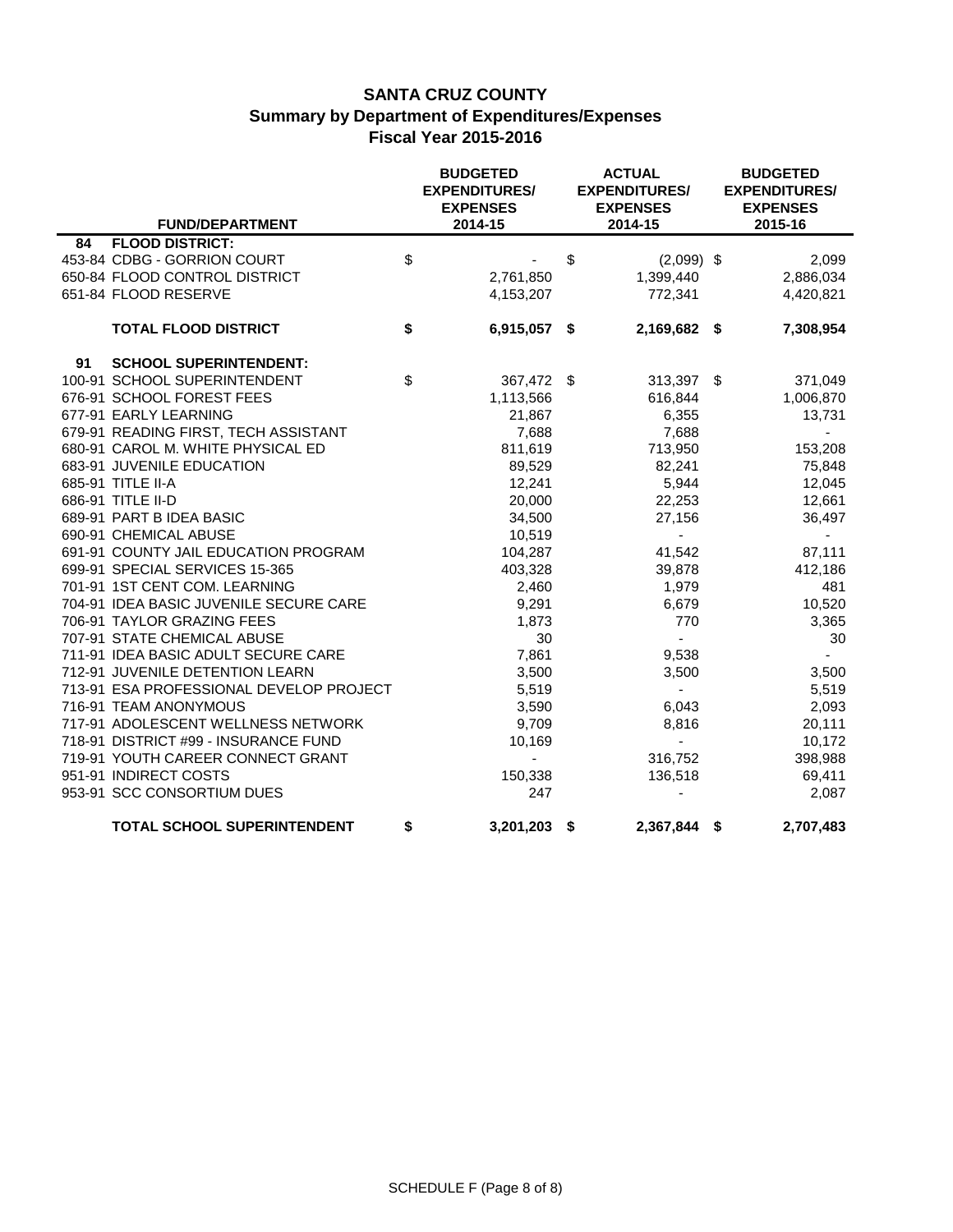| <b>FUND/DEPARTMENT</b>                 |                           | <b>ACTUAL</b><br><b>BUDGETED</b><br><b>EXPENDITURES/</b><br><b>EXPENDITURES/</b><br><b>EXPENSES</b><br><b>EXPENSES</b><br>2014-15<br>2014-15 |    |            |    | <b>BUDGETED</b><br><b>EXPENDITURES/</b><br><b>EXPENSES</b><br>2015-16 |  |  |
|----------------------------------------|---------------------------|----------------------------------------------------------------------------------------------------------------------------------------------|----|------------|----|-----------------------------------------------------------------------|--|--|
| WIA:<br>95                             |                           |                                                                                                                                              |    |            |    |                                                                       |  |  |
| 490-95 CDBG PROJECTS                   | $\boldsymbol{\mathsf{S}}$ | 59,634 \$                                                                                                                                    |    |            | \$ | 59,634                                                                |  |  |
| 727-95 W.I.A. YOUTH IN SCHOOL          |                           | 204,123                                                                                                                                      |    | 105,218    |    | 167,096                                                               |  |  |
| 728-95 W.I.A. YOUTH OUT OF SCHOOL      |                           | 87,481                                                                                                                                       |    | 43,611     |    | 209,512                                                               |  |  |
| 731-95 LAND MANAGEMENT - WIA           |                           | 10,665                                                                                                                                       |    |            |    | 10,665                                                                |  |  |
| 733-95 DEPT OF EDUC. RECREATION GRANT  |                           | 2,221                                                                                                                                        |    |            |    | 2,221                                                                 |  |  |
| 739-95 W.I.A. ADULT                    |                           | 289,271                                                                                                                                      |    | 124,693    |    | 354,863                                                               |  |  |
| 740-95 W.I.A. DISLOCATED WORKER        |                           | 347,508                                                                                                                                      |    | 77,491     |    | 455,775                                                               |  |  |
| 741-95 W.I.A. CARRYOVER                |                           | 132,897                                                                                                                                      |    | 48,822     |    | 134,423                                                               |  |  |
| 743-95 WORK INCENTIVE GRANT            |                           | 18,938                                                                                                                                       |    | 13,499     |    |                                                                       |  |  |
| 746-95 WIA RAPID RESPONSE              |                           | 48,171                                                                                                                                       |    | 261        |    | 56,589                                                                |  |  |
| 747-95 ADULT EDUCATION                 |                           | 14,108                                                                                                                                       |    | 8,695      |    | 23,825                                                                |  |  |
| 750-95 ADULT EDUCATION - ELAA STATE    |                           |                                                                                                                                              |    |            |    | 63,249                                                                |  |  |
| 751-95 ADULT EDUCATION - EL/CIVICS     |                           | 148,174                                                                                                                                      |    | 135,701    |    | 84,925                                                                |  |  |
| 752-95 ADULT EDUCATION - ELAA STATE    |                           | 38,150                                                                                                                                       |    | 34,510     |    |                                                                       |  |  |
| 753-95 ADULT EDUCATION - ABE/ASE STATE |                           | 29,462                                                                                                                                       |    | 26,480     |    | 20,681                                                                |  |  |
| 756-95 WIOA TABE 9-10                  |                           |                                                                                                                                              |    |            |    | 30,435                                                                |  |  |
| 759-95 WIOA POSTSECONDARY BRIDGE       |                           |                                                                                                                                              |    |            |    | 17,244                                                                |  |  |
| <b>TOTAL WIA</b>                       | \$                        | $1,430,803$ \$                                                                                                                               |    | 618,979 \$ |    | 1,691,137                                                             |  |  |
| TOTAL EXPENDITURES OF ALL DEPARTMENTS  | \$                        | 74,308,956                                                                                                                                   | \$ | 46,512,019 | \$ | 76,145,313                                                            |  |  |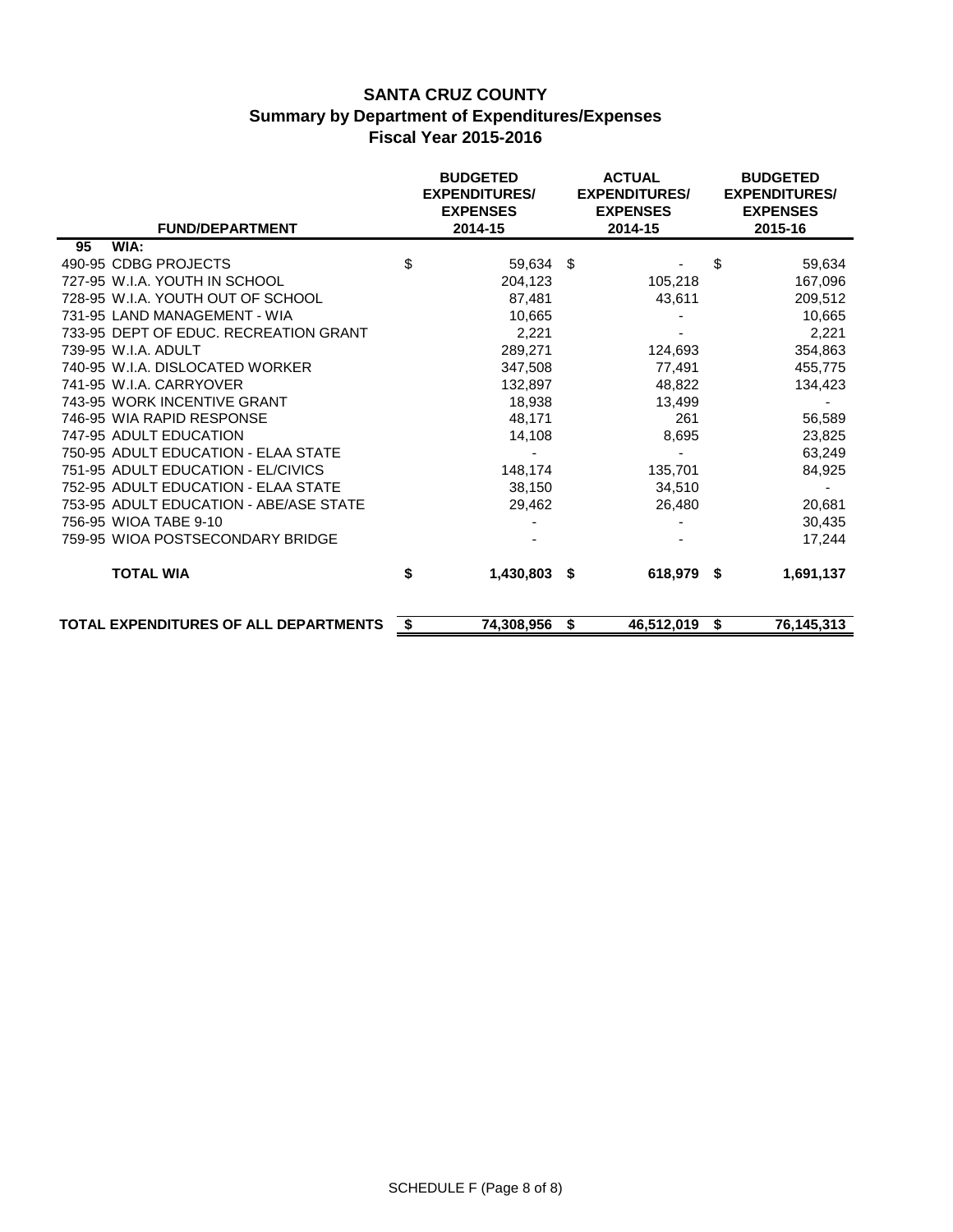#### **SANTA CRUZ COUNTY Full-Time Employees and Personnel Compensation Fiscal Year 2015-2016**

|     | <b>FUND</b>                          | <b>EMPLOYEE</b><br><b>SALARIES AND</b><br><b>FULL-TIME</b><br><b>EQUIVALENT</b><br><b>HOURLY COSTS</b><br>2015-16<br>2015-16 |    |                | <b>RETIREMENT</b><br><b>COSTS</b><br>2015-16 |                | <b>HEALTHCARE</b><br><b>COSTS</b><br>2015-16 |                | <b>OTHER BENEFIT</b><br><b>COSTS</b><br>2015-16 | <b>TOTAL ESTIMATED</b><br><b>PERSONNEL</b><br><b>COMPENSATION</b><br>2015-16 |            |
|-----|--------------------------------------|------------------------------------------------------------------------------------------------------------------------------|----|----------------|----------------------------------------------|----------------|----------------------------------------------|----------------|-------------------------------------------------|------------------------------------------------------------------------------|------------|
| 100 | <b>GENERAL FUND:</b>                 | 179                                                                                                                          | \$ | $8,492,240$ \$ |                                              | $1,479,416$ \$ |                                              | $1,469,168$ \$ | 934,667                                         | \$                                                                           | 12,375,491 |
|     | <b>SPECIAL REVENUE FUNDS:</b>        |                                                                                                                              |    |                |                                              |                |                                              |                |                                                 |                                                                              |            |
| 105 | <b>ROAD FUND</b>                     | 20                                                                                                                           | \$ | 905,381 \$     |                                              | 100,671 \$     |                                              | 191,086 \$     | 100,723                                         | \$                                                                           | 1,297,861  |
| 125 | PROSECUTION HIDTA (PIMA)             | 2.5                                                                                                                          |    | 205,980        |                                              | 23,627         |                                              | 32,409         | 17,030                                          |                                                                              | 279,046    |
| 127 | VICTIM RIGHTS NOTIFICATION           | $\mathbf{1}$                                                                                                                 |    | 23,899         |                                              | 2,742          |                                              | 5,736          | 1,863                                           |                                                                              | 34,240     |
| 128 | <b>BAD CHECK COLLECTION</b>          | 0.5                                                                                                                          |    | 18,637         |                                              | 2,137          |                                              | 2,817          | 1,452                                           |                                                                              | 25,043     |
| 132 | FILL THE GAP (ATTORNEY)              | $\overline{a}$                                                                                                               |    | 5,522          |                                              | $\blacksquare$ |                                              | $\sim$         | 430                                             |                                                                              | 5,952      |
| 134 | ANTI-RACKETEERING                    | 3                                                                                                                            |    | 83,884         |                                              | 9,622          |                                              | 22,789         | 7,053                                           |                                                                              | 123,348    |
| 135 | A.C.J.C. PROSECUTION #6              | 0.5                                                                                                                          |    | 38,854         |                                              | 4,457          |                                              | 2,755          | 3,023                                           |                                                                              | 49,089     |
| 139 | <b>ATTORNEY'S ENHANCEMENT</b>        | $\overline{2}$                                                                                                               |    | 106,974        |                                              | 12,270         |                                              | 13,716         | 9,562                                           |                                                                              | 142,522    |
| 140 | <b>CRIME VICTIM ASSISTANCE</b>       | 0.5                                                                                                                          |    | 14,560         |                                              | 1,670          |                                              | 54             | 1,134                                           |                                                                              | 17,418     |
| 142 | <b>AUTO THEFT AUTHORITY</b>          | $\mathbf{1}$                                                                                                                 |    | 30,555         |                                              | 3,505          |                                              | 2,754          | 2,377                                           |                                                                              | 39,191     |
| 148 | DOMESTIC VIOLENCE STOP GRANT         | 3                                                                                                                            |    | 141,048        |                                              | 16,178         |                                              | 14,282         | 10,977                                          |                                                                              | 182,485    |
| 231 | <b>COURT ENHANCEMENT FEE - JP #1</b> |                                                                                                                              |    | 24,523         |                                              | 2,812          |                                              | 11,540         | 1,910                                           |                                                                              | 40,785     |
| 250 | <b>CASA PROGRAM</b>                  |                                                                                                                              |    | 23,559         |                                              | 4,700          |                                              | 1,215          | 2,331                                           |                                                                              | 31,805     |
| 251 | MODEL COURT                          |                                                                                                                              |    | 9,916          |                                              | 1,138          |                                              | 751            | 981                                             |                                                                              | 12,786     |
| 252 | D.E.S. IV-D                          | 0.5                                                                                                                          |    | 62,745         |                                              | 11,425         |                                              | 1,809          | 5,590                                           |                                                                              | 81,569     |
| 260 | SUPERIOR COURT FILL THE GAP          | $\mathbf{1}$                                                                                                                 |    | 65,400         |                                              | 13,047         |                                              | 3,885          | 6,468                                           |                                                                              | 88,800     |
| 262 | J.C.E.F. COURT FEES                  |                                                                                                                              |    | 17,001         |                                              |                |                                              | 2,381          | 1,619                                           |                                                                              | 21,001     |
| 264 | STATE-FILL THE GAP (FTG)             |                                                                                                                              |    | 11,999         |                                              | 1,376          |                                              | 689            | 935                                             |                                                                              | 14,999     |
| 273 | JUVENILE INTENSIVE PROBATION         | 2.5                                                                                                                          |    | 124,166        |                                              | 14,242         |                                              | 24,511         | 9,672                                           |                                                                              | 172,591    |
| 275 | PIC ACT                              | 4                                                                                                                            |    | 180,279        |                                              | 38,705         |                                              | 17,561         | 14,043                                          |                                                                              | 250,588    |
| 276 | <b>STATE AID</b>                     | $\overline{2}$                                                                                                               |    | 108,498        |                                              | 21,776         |                                              | 12,086         | 8,452                                           |                                                                              | 150,812    |
| 279 | <b>JUVENILE TREATMENT SERVICES</b>   | 3                                                                                                                            |    | 122,281        |                                              | 25,031         |                                              | 13,367         | 9,291                                           |                                                                              | 169,970    |
| 282 | <b>JUVENILE PROBATION FEES</b>       |                                                                                                                              |    | 40,001         |                                              | 7,980          |                                              | 8,064          | 3,956                                           |                                                                              | 60,001     |
| 301 | STATE AID ENHANCEMENT                | 5                                                                                                                            |    | 220,917        |                                              | 44,073         |                                              | 20,236         | 21,848                                          |                                                                              | 307,074    |
| 305 | <b>VICTIM RIGHTS-PROBATION</b>       |                                                                                                                              |    | 14,001         |                                              | 1,606          |                                              | 2,096          | 1,091                                           |                                                                              | 18,794     |
| 308 | <b>ADULT PROBATION FEES</b>          |                                                                                                                              |    | 83,901         |                                              | 15,541         |                                              | 9,761          | 8,298                                           |                                                                              | 117,501    |
| 310 | ADULT INTENSIVE PROBATION            | 5                                                                                                                            |    | 222,269        |                                              | 44,342         |                                              | 20,360         | 21,983                                          |                                                                              | 308,954    |
| 325 | <b>JAIL DISTRICT</b>                 | 68.5                                                                                                                         |    | 2,481,617      |                                              | 398,231        |                                              | 535,169        | 242,542                                         |                                                                              | 3,657,559  |
| 327 | <b>ACJC PROSECUTION (MTF)</b>        | $\mathbf{1}$                                                                                                                 |    | 94,611         |                                              | 30,137         |                                              | 5,600          | 8,750                                           |                                                                              | 139,098    |
| 332 | <b>VICTIM BILL OF RIGHTS</b>         |                                                                                                                              |    | 8,310          |                                              | 953            |                                              | $\sim$         | 838                                             |                                                                              | 10,101     |
| 354 | <b>ICE GRANT</b>                     | 5                                                                                                                            |    | 196,186        |                                              | 64,808         |                                              | 38,631         | 18,227                                          |                                                                              | 317,852    |
| 359 | OPERATION STONEGARDEN #140425        |                                                                                                                              |    | 350,000        |                                              | 87,553         |                                              | $\blacksquare$ | 35,315                                          |                                                                              | 472,868    |
| 370 | HEALTH SERVICE FUND                  | 4                                                                                                                            |    | 232,553        |                                              | 26,674         |                                              | 33,390         | 19,627                                          |                                                                              | 312,244    |
| 377 | <b>BIO TERRORISM GRANT</b>           | 2.5                                                                                                                          |    | 108,913        |                                              | 11,182         |                                              | 11,157         | 9,119                                           |                                                                              | 140,371    |